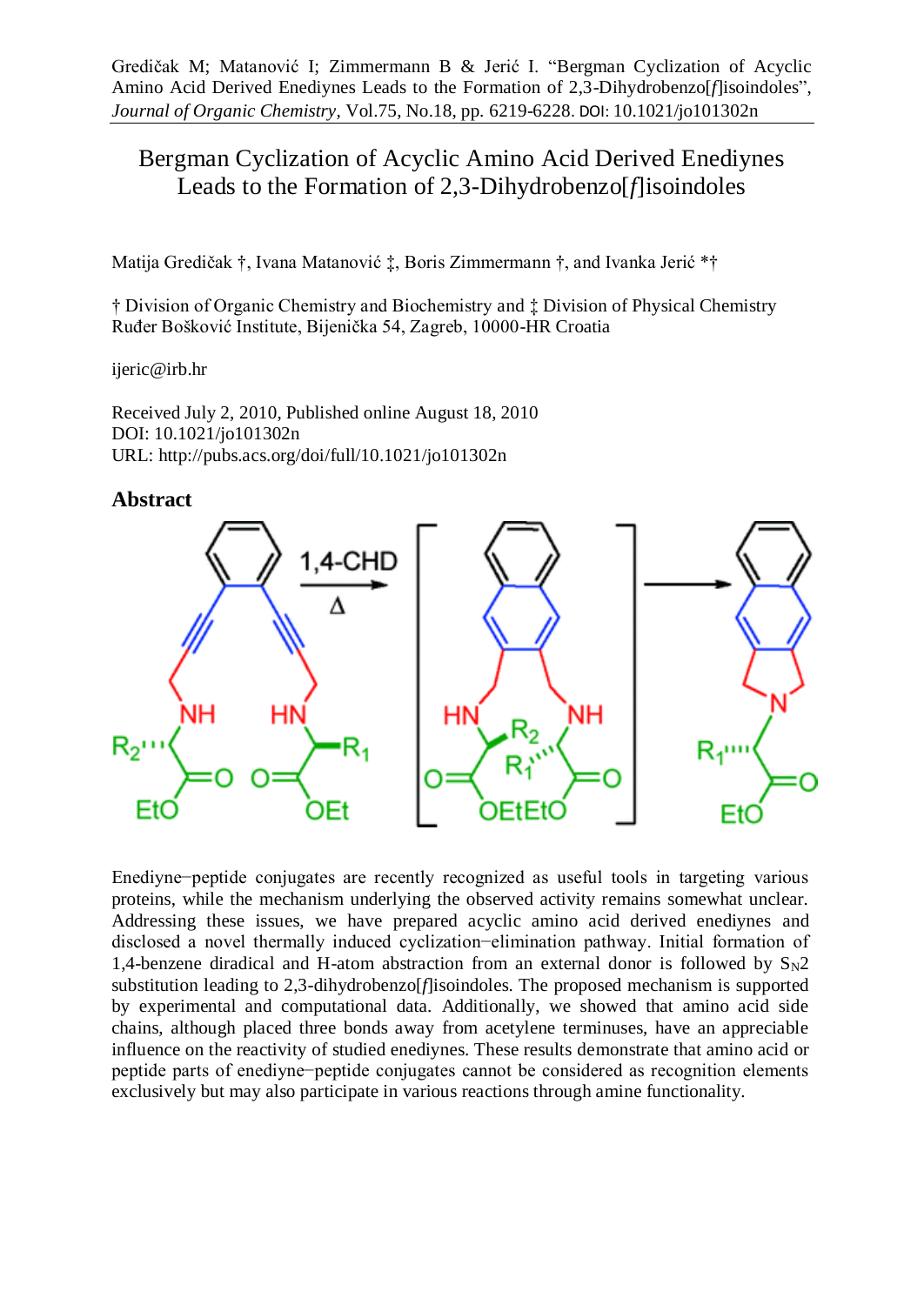# **Introduction**

Knowledge gathered in the field of enediyne chemistry has greatly influenced research in different areas of organic chemistry, spectroscopy, and material-oriented chemistry. Isolated from soil bacteria in the 1980s, enediyne compounds soon became recognized as important synthetic targets from numerous points of view. Antitumor properties of naturally occurring enediynes are attributed to the embedded enediyne ((*Z*)-3-hexene-1,5-diyne) moiety.(1) After initial triggering through intramolecular nucleophilic addition, the enediyne group undergoes Bergman cyclization (BC).(2) Stabilization of thus formed 1,4-benzene diradical is achieved by the abstraction of two protons from the DNA backbone, resulting in the cleavage of the DNA and consequently death of a cell. Total syntheses of natural enediynes brought solutions for many challenging molecular architectures and made a distinct contribution to the progress of synthetic methodologies.(3-6) Apart from their biological activity, enediynes are key building blocks in the synthesis of helical polycyclic aromatic hydrocarbons, interesting due to their optical and electronic properties.(7) Also, it was suggested that enediynes are potentially useful mechanophores, stress-sensitive units applied to the synthesis of polymers whose properties can be altered by mechanical energy.(8)

Structural complexity, nonselectivity, and poor stability of natural enediynes urge scientists to find new molecules with advantages of natural occurring ones but having less drawbacks. With this aim, a number of cyclic and acyclic enediyne-related molecules have been prepared and their activity has been tested upon thermal activation,(9) photochemical activation,(10) or complexation with metals.(11)

Our scope of research is the study of acyclic amino acid derived enediynes. Amino acids, as carriers of the enediyne moiety, have multiple advantages: they are good complexation ligands; an array of side chains provides easy change of molecule properties (e.g., lipophilicity, acidity) and versatility of functional groups enables binding of other molecules. Therefore, enediyne−amino acid conjugates are lately recognized as important tools in studies of Bergman cyclization. A series of photoactivated lysine−enediyne conjugates have been used to demonstrate nonrandom double-stranded DNA cleavage and the role of amino acid residue on the selectivity of DNA cleavage.(12) Also, some of these conjugates were capable of recognizing the site of single-stranded DNA cleavage and induce conversion of this damage into double-stranded DNA cleavage. Moreover, the activity of lysine−enediyne conjugates toward pH-controlled light-induced Bergman cyclization was emphasized recently.(12) It was shown that enediyne−amino acid conjugates effectively target αchymotrypsin and inhibit its activity, $(13)$  while enediyne− $(Asp)$ <sub>3</sub> conjugate showed high affinity binding to the H1 histone, causing its degradation upon photoactivation.(14) Cyclic analogues with an enediyne moiety bonded to the amino acid α-carbon have also been reported and their activity evaluated.(15) Contrary to that, our approach was to retain properties of natural amino acids by placing the enediyne moiety at the N-terminus and benefit from the neighboring side chains (compounds **4a**−**e**, Scheme 1). Thus, C-terminuses can be easily modified in defined steps of the synthesis (coupling with amino acids or polyamines to enhance solubility or binding to biomolecules), while the enediyne skeleton will direct conformation of peptide grown on both C-terminuses. We were also driven by the question: can side chains distinctively influence the rate of Bergman cyclization? Here, we answer this question and provide evidence about the process following initial Bergman cyclization.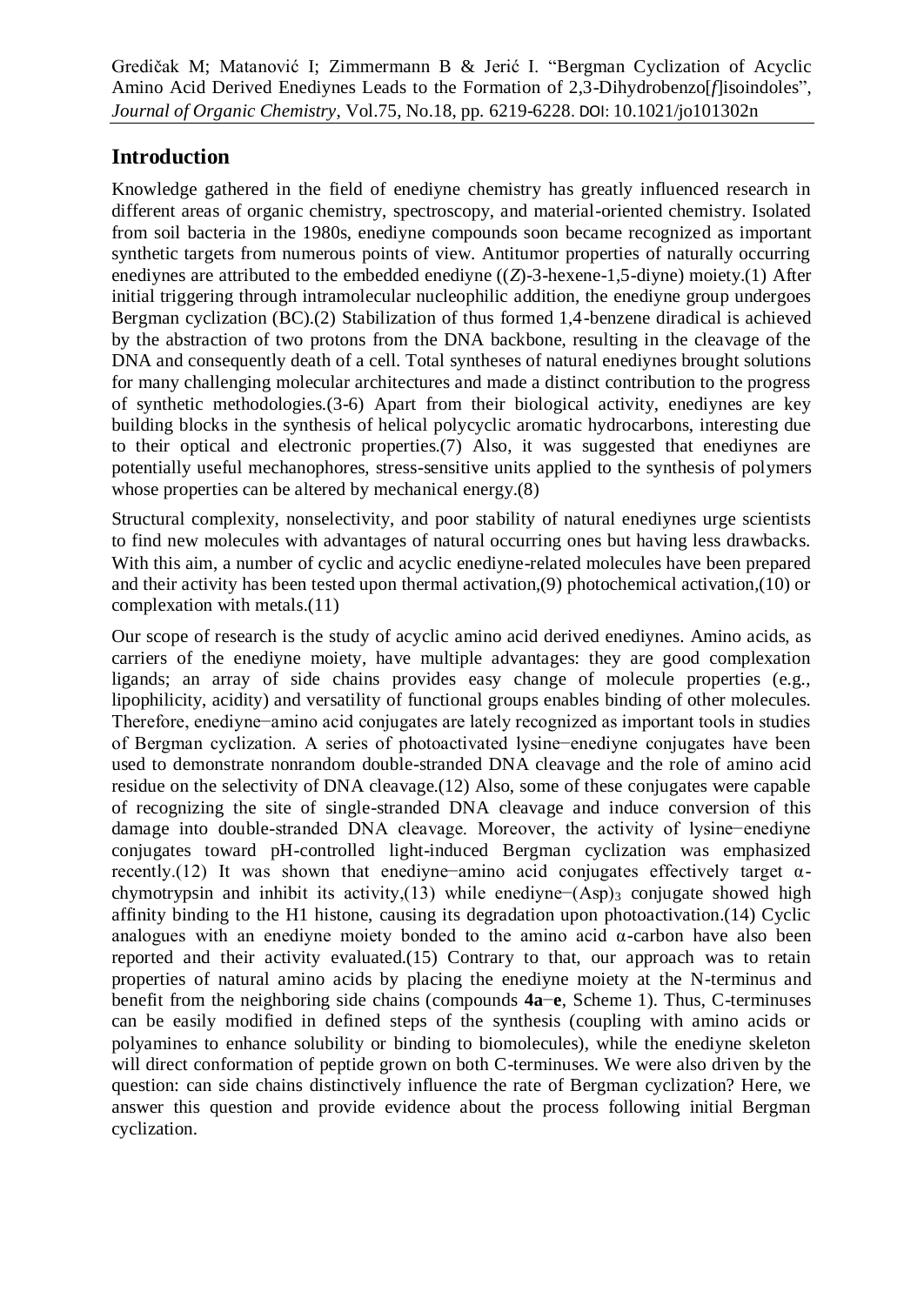# **Results and discussion**

#### **Synthesis**

Derivatives **4a**−**e** were prepared according to the synthetic path shown in Scheme 1. The Sonogashira coupling of fully protected N-propargylated derivatives of alanine, valine, and leucine **1**(16) with 1,2-diiodobenzene was performed in THF in the presence of piperidine, CuI, and Pd(PPh<sub>3</sub>)<sub>4</sub>. When coupled with an equimolar amount of 1,2-diiodobenzene (Scheme) 1, path a), corresponding monosubstituted derivatives **2** were obtained in around 50% yield (slight excess of 1,2-diiodobenzene was used to ensure complete consumption of acetylene component and facilitate purification by column chromatography). Second, Sonogashira coupling with either the same or different derivative **1** gave enediyne-bridged symmetric Ala-Ala (**3a**), Val-Val (**3b**), Leu-Leu (**3c**), and asymmetric Ala-Val (**3d**) and Val-Gly (**3e**) sequences in good yields. Symmetric enediynes **3a**−**c** were also prepared according to path b, by coupling of **1** with 1.2 equiv of 1,2-diiodobenzene. Deprotection of *o*nitrobenzenesulfonyl group (oNbs) with PhSH and  $K_2CO_3$  in DMF gave aromatic enediynes **4** in good yields. All compounds were characterized by NMR spectroscopy, mass spectrometry, HRMS, and FT-IR spectroscopy (Experimental Section).

# **SCHEME 1. Synthetic Path to 4a−e a**



| Compound     | R,                        | $R_2$                              | Yield/% <sup>b</sup> |
|--------------|---------------------------|------------------------------------|----------------------|
| 4a (Ala-Ala) | CH <sub>3</sub>           | CH <sub>3</sub>                    | 38                   |
| 4b (Val-Val) | CH <sub>3</sub><br>СH3    | CH <sub>3</sub><br>CH <sub>3</sub> | 32                   |
| 4c (Leu-Leu) | CH <sub>3</sub><br>$H_3C$ | CH <sub>3</sub><br>$H_3C$          | 33                   |
| 4d (Ala-Val) | CH <sub>3</sub>           | CH <sub>3</sub><br>CH <sub>3</sub> | 19                   |
| 4e (Val-Gly) | CH <sub>3</sub><br>CH3    | -н                                 | 18                   |

<sup>a</sup>Reagents and conditions: (a)  $o$ -C<sub>6</sub>H<sub>4</sub>I<sub>2</sub> (3.6 mmol), piperidine (3 mmol), CuI (0.3 mmol), Pd(PPh<sub>3</sub>)<sub>4</sub> (0.03 mmol) in THF, 30 min, then **1** (3 mmol) and piperidine (3 mmol) in THF, 2 h; (b)  $o$ -C<sub>6</sub>H<sub>4</sub>I<sub>2</sub> (0.5) mmol), piperidine (1 mmol), CuI (0.1 mmol), Pd(PPh<sub>3</sub>)<sub>4</sub> (0.01 mmol) in THF, 30 min, then **1** (1) mmol) and piperidine, 10 h; (c) 2 (1 mmol), piperidine (1 mmol), CuI (0.1 mmol), and  $Pd(PPh<sub>3</sub>)<sub>4</sub>$ (0.01 mmol) in THF, 30 min, then **1** (1 mmol) and piperidine (1 mmol), 10 h; (d)  $3(0.5 \text{ mmol})$ ,  $K_2CO_3$ (1 mmol) and PhSH (1 mmol), DMF, 1 h.

Overall yields; two reaction steps for **4a**−**4c** and three reaction steps for **4d** and **4e**.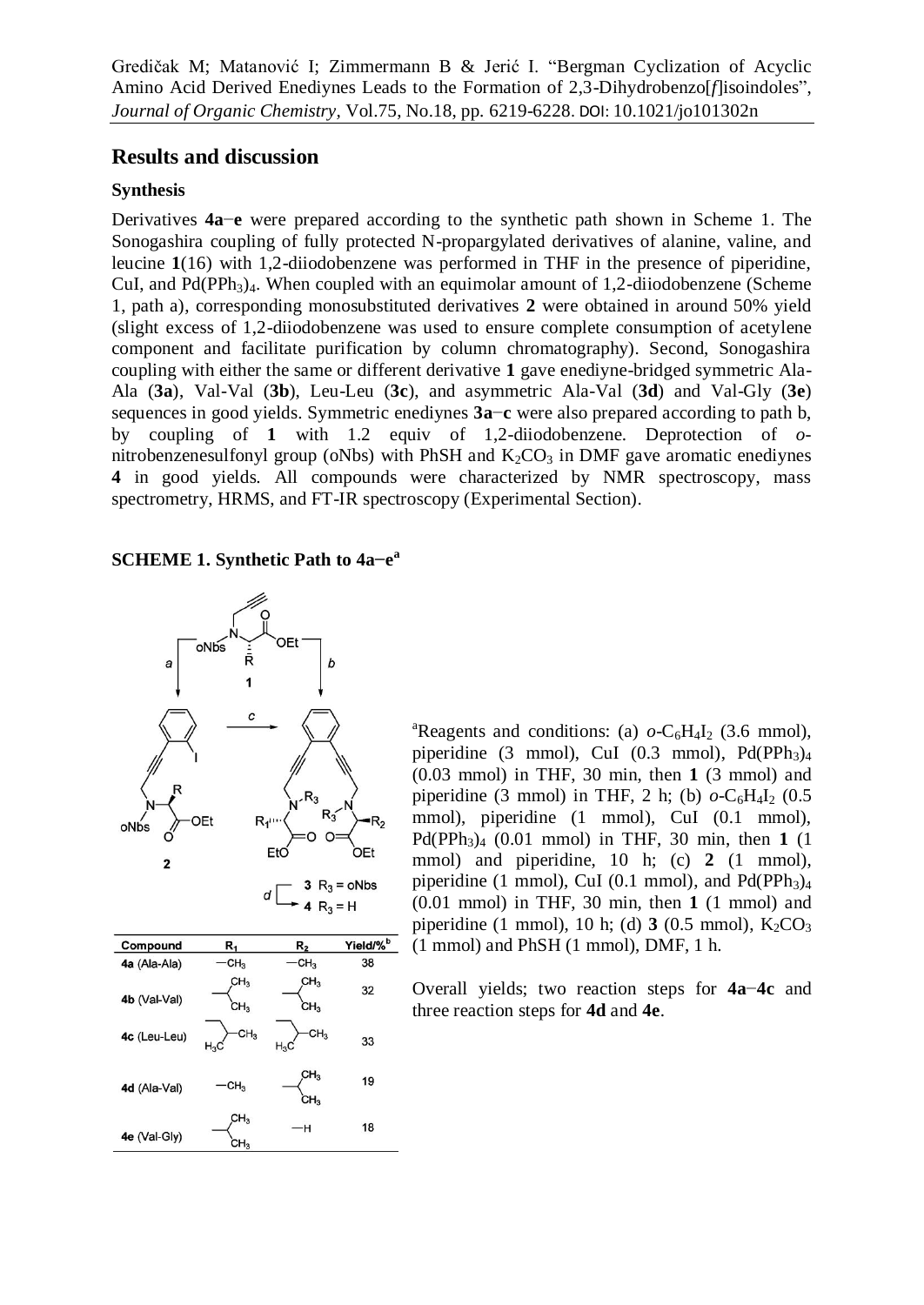#### **Reactivity of Enediynes 4a−e**

Thermal reactivity of enediyne compounds toward the Bergman cyclization is traditionally studied by the differential scanning calorimetry (DSC). It can provide information about onset and maximum temperatures and activation energies of a certain process. However, DCS results have to be interpreted with caution when numerous side reactions occur, capable of lowering activation barriers.(17) Also, the exact structural changes accompanying the process cannot be determined by DSC. Contrary to that, temperature-dependent FT-IR spectroscopy is an established method for simple and rapid monitoring of thermally induced physical and chemical rearrangements that simultaneously provide temperature values and insight into structural changes.(18) IR spectra of enediynes **4a**−**e** have characteristic vibrational bands of ester and amine groups. The most prominent bands are associated with N−H stretching (3340 cm<sup>-1</sup>), C=O stretching (1730 cm<sup>-1</sup>), and C−O−C stretching (1190 cm<sup>-1</sup>), and they can be used for tracking structural changes within the molecule. The weak band at 2225 cm<sup>-1</sup> is associated with C≡C stretching vibrations and is essential for monitoring the Bergman cyclization by FT-IR technique. The FT-IR measurements performed within the temperature range of 20−250 °C are consistent for all five enedyines and indicate that a chemical process occurs at approximately 170 °C (Figure 1). Disappearance of an acetylene band at 2225 cm<sup>-1</sup> is in accordance with anticipated Bergman cycloaromatization. However, substantial intensity changes of all spectral bands and disappearance of the amine band at 3340 cm<sup>-1</sup> point toward additional or parallel chemical processes occurring.



**FIGURE 1.** 

Temperature-dependent FT-IR measurement of **4a** (Ala-Ala): FT-IR spectra at 100 and 250 °C (top); MW 2D IR correlation analysis as contour plot of the baseline-corrected data (bottom) (analyzed spectral regions, 4000−2400, 2300−2100, 2000−400 cm<sup>−</sup><sup>1</sup> ; window, 10 spectra; window step, 1 spectrum; heating rate, 1 K min<sup>-1</sup>; resolution, 4 cm<sup>-1</sup>; number of scans per spectrum, 10).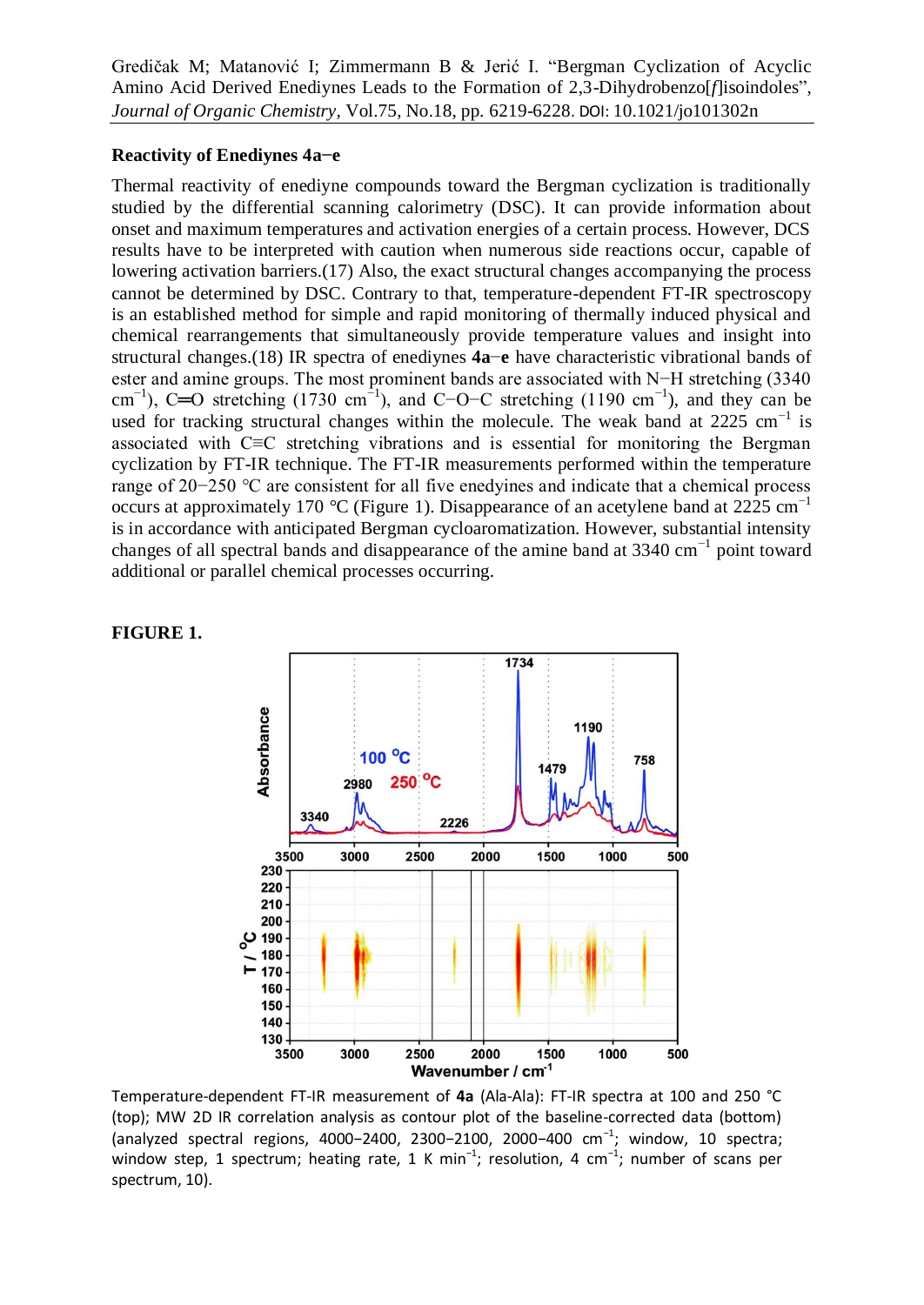Onset temperatures of cycloaromatization (the temperatures at which process begins), obtained by baseline analysis (see Supporting Information for more details), vary significantly with respect to the bulkiness of side chains (Table 1). Comparison of symmetric compounds **4a**, **4b**, and **4c** (alanine, valine, and leucine side chains, respectively) revealed the temperature difference of 30 °C between compounds **4a** and **4c**. It was demonstrated previously that properties of substituents at the terminal acetylenes may contribute significantly to the reactivity of enediynes.(19) Here, it is evident that substituents placed even three bonds away from reactive centers have a considerable influence on the cyclization process. In this respect, we were interested at looking at asymmetric derivatives **4d** and **4e**. Although not notable, somewhat lower onset temperatures for both compounds can be explained most likely by better spatial accommodation of unequal side chains.

| compound       | $T_{\text{onset}}$ <sup>o</sup> C |     |  |     |                                                              | $T_{\rm max}$ <sup>o</sup> C |  |  |
|----------------|-----------------------------------|-----|--|-----|--------------------------------------------------------------|------------------------------|--|--|
| 4a             |                                   | 130 |  |     |                                                              | 175                          |  |  |
| 4 <sub>b</sub> |                                   | 135 |  |     |                                                              | 185                          |  |  |
| 4c             |                                   | 160 |  | 210 |                                                              |                              |  |  |
| 4d             |                                   | 125 |  |     |                                                              | 175                          |  |  |
| 4e             |                                   | 125 |  |     |                                                              | 175                          |  |  |
|                |                                   |     |  |     | "Measurements were performed within the temperature range of |                              |  |  |

TABLE 1. Results of the FT-IR Measurements of Enedivnes  $4a-4e^a$ 

# 20–250 °C under atmospheric pressure and at the heating rate of  $1 \text{ K min}^{-1}$ .

# **Isolation and Characterization of Products**

The next step was performing Bergman cyclization in solution and isolation of products. Cycloaromatization of **4a** was performed with 10 equiv of 1,4-cyclohexadiene (1,4-CHD) in DMF at 175 °C (Scheme 2). Reaction mixture was checked by TLC and after 8 h shows consumption of starting compound.  ${}^{13}C$  NMR spectrum of isolated and purified product showed disappearance of acetylenic carbons, a new signal in the aromatic region, and a large downfield shift of  $CH<sub>2</sub>$  carbon adjacent to the acetylene (from 37.6 to 55.4 ppm). The <sup>1</sup>H NMR spectrum pointed toward a symmetric molecule with six aromatic protons and only one alanine moiety attached. Also, mass spectrum showed a signal at *m*/*z* 270 but not *m*/*z* 387 corresponding to the Bergman product **5a**. Looking at the fragmentation patterns of the molecular  $[M + H]$ <sup>+</sup> ions of both 4a and the product, we noticed that the  $[M + H]$ <sup>+</sup> ion at  $m/z$  270 and its product ions at  $m/z$  155 and 196 represent 2 Da mass gain to the product ions of **4a** (*m*/*z* 268, 153, and 194) (Figure 2). In the MS/MS spectrum of the molecular  $[M + H]$ <sup>+</sup> ion  $m/z$  385 of 4a, the presence of product ion at *m*/*z* 268 corresponds to the elimination of alanine residue (117 Da).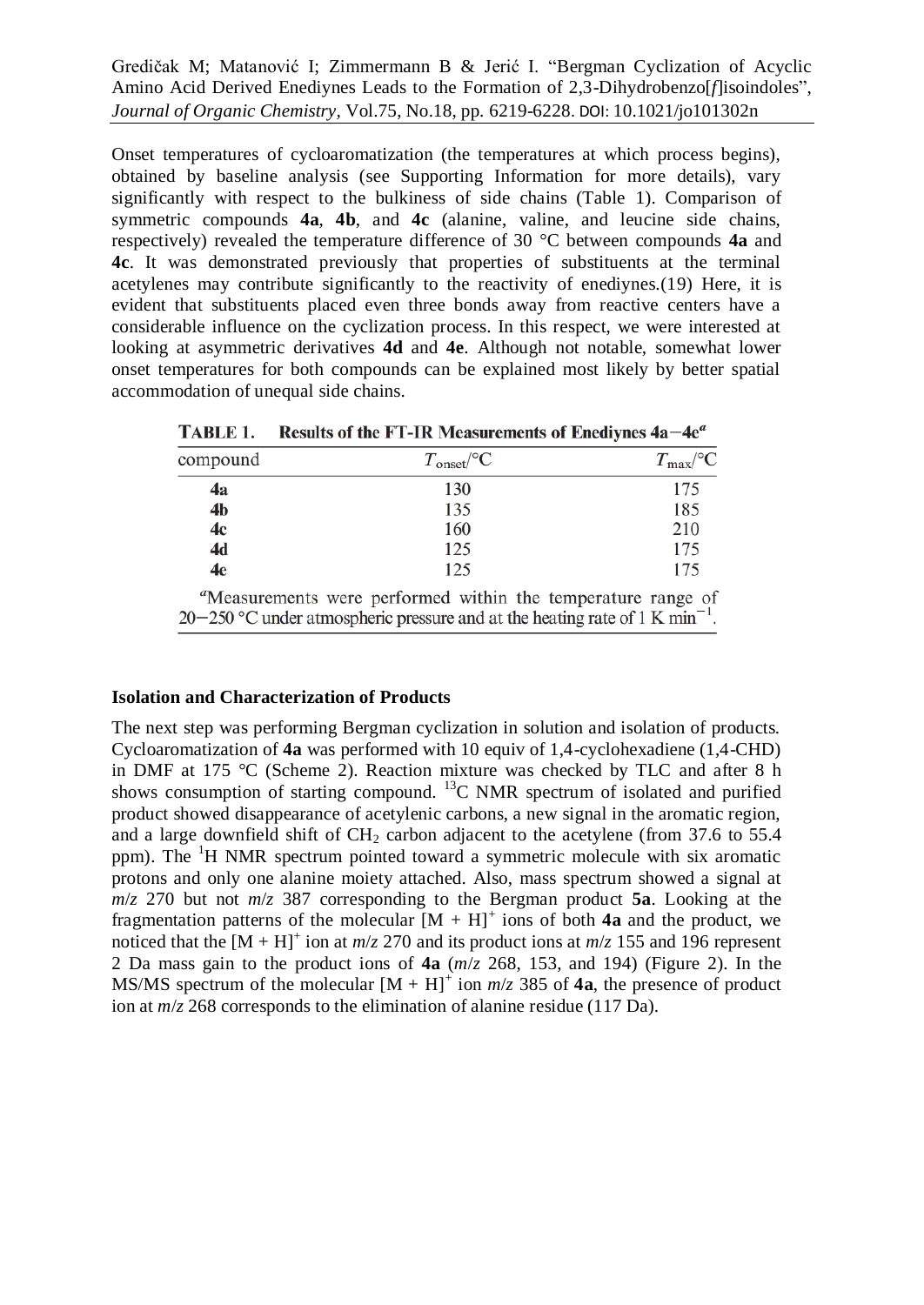



6а-с

**FIGURE 2. MS/MS spectra of the molecular [M + H]<sup>+</sup> ions of 4a and 6a.**

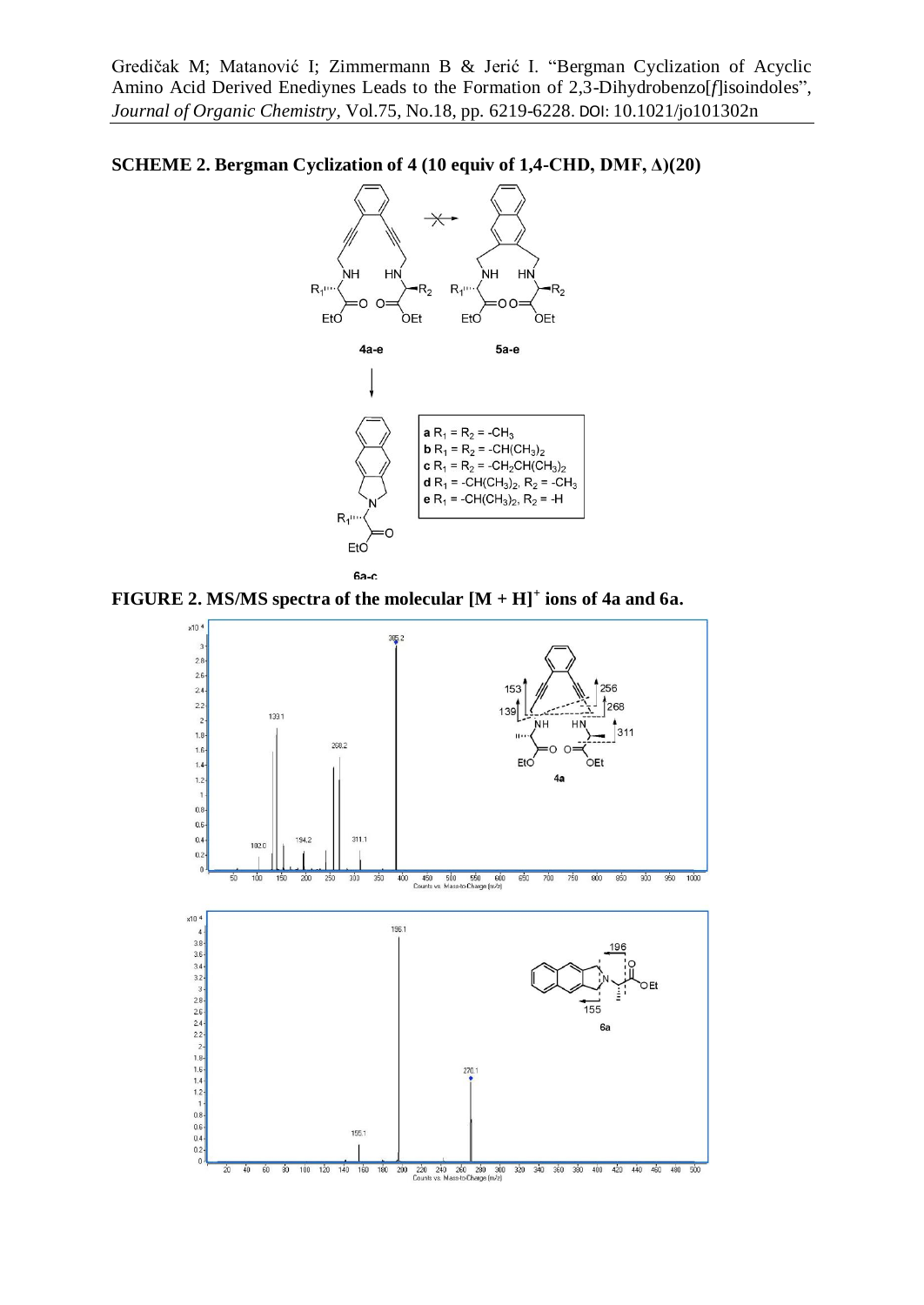All together, FT-IR, NMR, and MS analysis undoubtedly confirmed the structure of 2,3 dihydrobenzo[*f*]isoindole **6a**. The very same result was obtained with other two symmetric derivatives, **4b** and **4c**. Formation of isoindoles was accompanied by polymerization reactions (poorly soluble material) that account for low yields of isolated products (around 20%). It was demonstrated previously by using IR, solid-state NMR, UV−vis spectroscopy, and MS that formation of different polymer products in the Bergman cycloaromatization reaction of simple aromatic enediyne can be explained by a set of intermolecular radical reactions.(21)

Isoindole-related compounds are not unknown in enediyne chemistry; they have been obtained from the cobalt complex of a strained nine-membered enediyne ring.(22) Upon deprotection, this compound underwent a spontaneous Bergman cyclization at 0 °C. Benzo[*f*]isoindoles display some interesting properties; they are farnesyl transferase inhibitors(23) and EP4 receptor agonists.(24) To the best of our knowledge, this is the first example of isoindoles obtained by the Bergman cyclization of acyclic enediynes.

Two paths of the mechanism, both of them based on  $S_N2$ , are possible (Scheme 3). In path A, the amino group of one amino acid performs nucleophilic attack on the methylene carbon atom placed between acetylene and the amino group of the second amino acid. Newly formed nine-membered ring is highly unstable and spontaneously undergoes Bergman cyclization resulting in **6**. In path B, Bergman cyclization is the first step; it brings amines closer, facilitating  $S_N2$  attack. Methylene carbon atom placed between acetylene and the amino group (path A) or attached to the aromatic ring (path B) is deficient in electrons and, consequently, susceptible to nucleophilic attack. To prove which path is genuine, **4a** was heated under the same conditions as before, but without 1,4-CHD. If path A is probable, then the result should be decomposition of substrate since nine-membered rings are extremely unstable(19) and there is no H-atom donor to quench the Bergman diradical. If the mechanism goes by path B, the substrate should remain intact. After 48 h of heating, substrate **4a** remains intact based on TLC and MS and was quantitatively retrieved. Furthermore, it survived heating up to 240 °C for the same time period. This led us to conclude that the formation of the isoindole derivative takes place through path B, the Bergman cyclization followed by intramolecular nucleophilic substitution with consequent amino acid elimination.(25)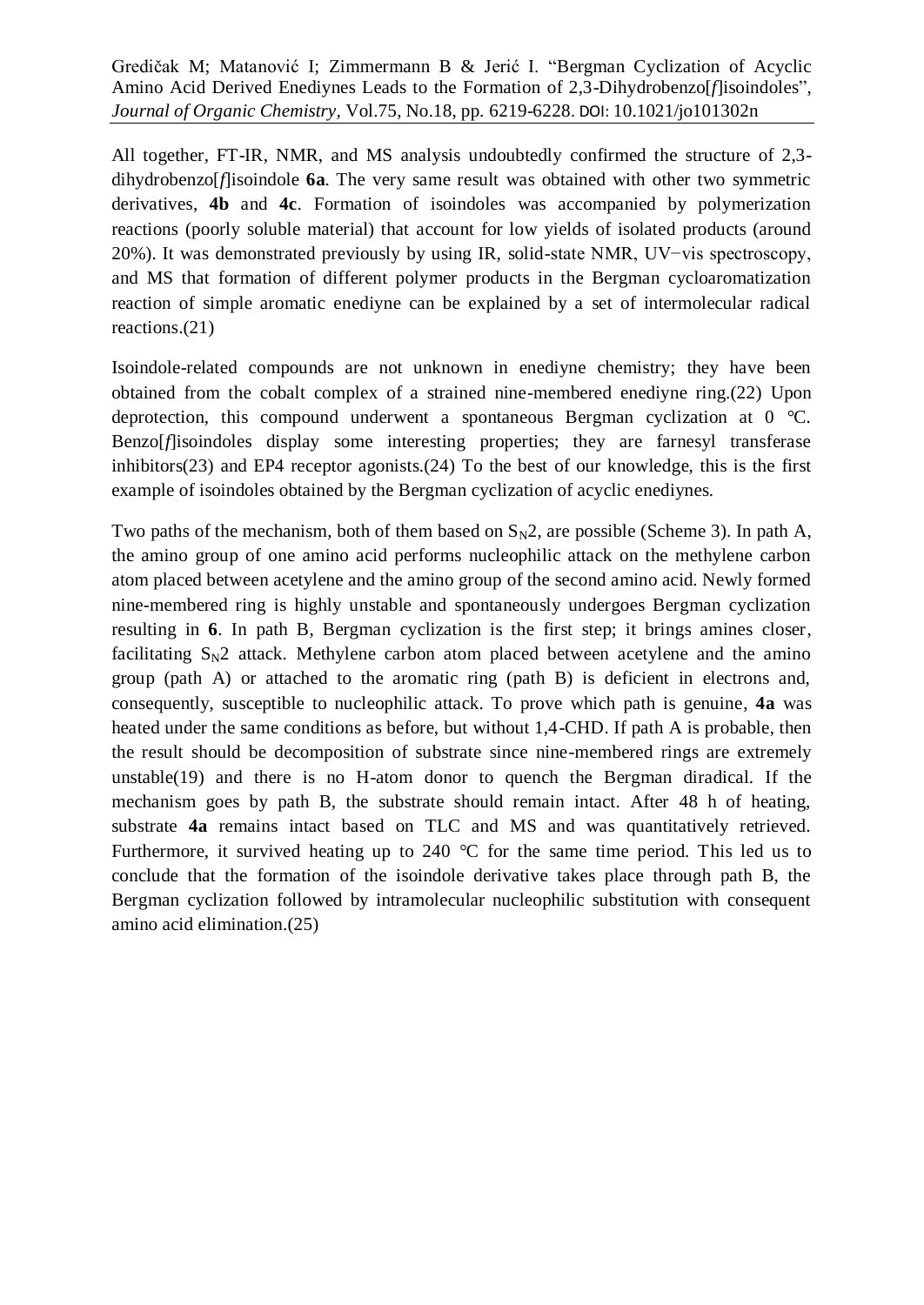



Additional support was searched from quantum chemistry approaches as a complement to experimental studies. Gas phase geometries of intermediates, transition states, reactants, and products in paths A and B for the formation of isoindole-related compounds were obtained using the density functional theory (DFT) with the UB3LYP(26) and UBLYP(27) exchangecorrelation functional and the  $6-31G(d,p)$  basis set as implemented in the Gaussian03 quantum chemical software package.(28) Computed energy profiles for two paths are shown in Figures 3 and 4. As proposed above, the first step in path B is the formation of a diradical followed by two hydrogen abstraction steps from the 1,4-CHD as a H-atom donor. The activation barrier for the cyclization step is calculated to be 37.2 kcal/mol at the UB3LYP/6- 31G(d,p) level of theory and 29.1 kcal/mol at the UBLYP/6-31G(d,p) level (Figure 3a). The energy of the transition state is just slightly above the energy of the diradical intermediate, which is less stable for 36.2 kcal/mol (27.1 0 kcal/mol at UBLYP/6-31G(d,p) level) than the enediyne reactant **4a**. Calculated energy of diradicals should be regarded with care as it is known that higher multiconfigurational levels of theory are needed to accurately describe multiconfigurational electronic structure of singlet diradicals.(29) However, an unrestricted broken-symmetry approach has proven to be a practical tool for the study of enediyne and enyne-allene cyclizations,(30, 31) and thus the UDFT method should provide a correct qualitative picture of a Bergman cyclization process. Two highly exothermic hydrogen abstraction steps follow the endothermic cyclization with energy gains of 56.1 and 38.1 kcal/mol, and the overall Bergman cycloaromatization is an exothermic process. Unfortunately, all attempts to locate the transition states in the two hydrogen abstraction steps failed and led to either a reactant or product structure. However, previous detailed theoretical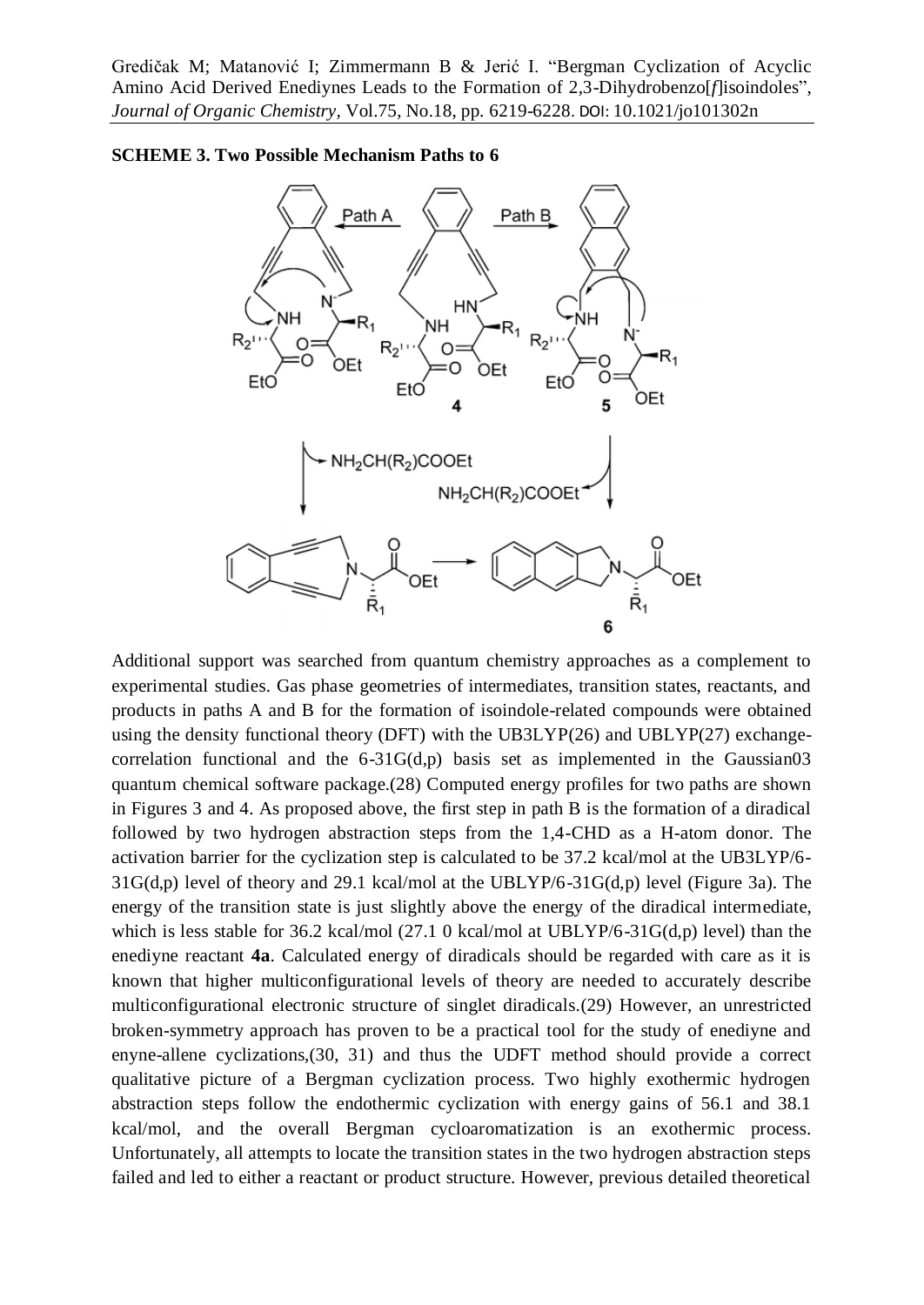studies of the Bergman cyclization mechanism demonstrated that barriers to hydrogen abstraction are only a few kcal/mol less than one-tenth of the overall energy change.(30) The second step in path B (Figure 3b) includes a nucleophilic substitution reaction resulting in the elimination of the amino acid and the formation of isoindole-related product **6a**. Here, we should point out that several conformers of the Bergman product **5a**, as well as of the enediyne **4a**, were located due to the significant floppiness of amino acid chains. The schemes in Figure 4 include only the ones with the largest stability. The most stable conformer of structure **5a** is the one in which the C−C−C−N dihedral angle (in Figure 4b denoted with an asterisk) is 2.7°. However, the nucleophilic attack by the amino group on the methylene carbon atom occurs in the conformer with the C−C−C−N dihedral angle of 56.5°. So, the final step in path B proceeds only after the rotation of the amino acid backbone around the C−C bond by 53.8°. The barrier for this rotation is only 5.3 kcal/mol, while the substitution step has a barrier of 33.3 kcal/mol. In the course of the Bergman cycloaromatization reaction, 58.6 kcal/mol of energy was released and the overall reaction is still exothermic.

#### **Figure 3. Path B.**



(a) Reaction energy pathway for the Bergman cycloaromatization of enediyne **4a** with 1,4 cyclohexadiene as a H-atom donor ending with the Bergman product **5a**. (b) Reaction energy pathway for the elimination reaction of Bergman product **5a**, giving the isoindole product **6a**. All energies are calculated at the UB3LYP/6- 31G(d,p) level of theory and given in kcal/mol relative to the energy of the **4a** (a) and **5a** (b).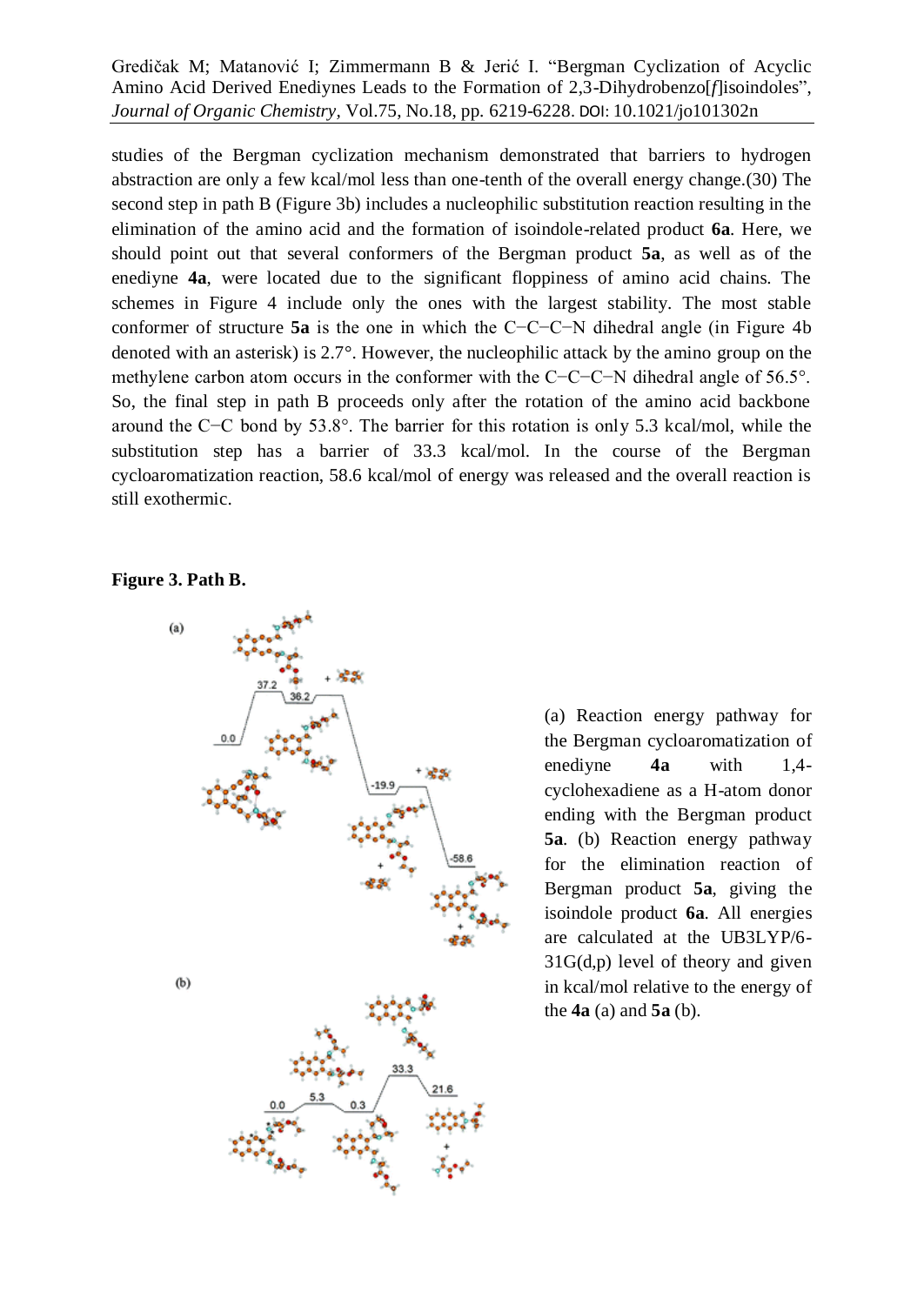In path A, the elimination reaction precedes the Bergman cyclization. The calculated energy barrier for the nucleophilic attack in enediyne **4a** is 42.0 kcal/mol (Figure 4). The substitution step is followed by the formation of a diradical with the barrier of 17.3 kcal/mol. The diradical formation step is also highly endothermic and thus reversible. We believe that two energetically unfavorable starting steps in path A can explain the experimental finding that 2,3-dihydrobenzo[*f*]isoindoles form via mechanism B where only one small barrier exists.

**Figure 4. Path A.** Reaction energy pathway calculated at the UB3LYP/6-31G(d,p) level of theory. All energies are given in kcal/mol and relative to the energy of the enediyne **4a**.



With the cycloaromatization−elimination mechanism of enediynes **4a**−**c** proven, we turned our attention to asymmetric derivatives. Therefore, compounds **4d** and **4e** were heated in the presence of 1,4-CHD, and they both yielded (based on TLC and MS) only valine-related isoindole **6b**, although in the latter, the major event was decomposition of substrate, accompanied by traces of **6b**. Reaction mixture of Ala-Val enediyne **4d** was also checked by HPLC-MS. TIC chromatogram (Figure 5) clearly points to the formation of valine-related isoindole **6b** ( $R_T = 4.82$  min), while alanine-related isoindole **6a** is detected only in traces among numerous components eluted at  $R_T = 2.40$  min (mass spectra shown in Supporting Information).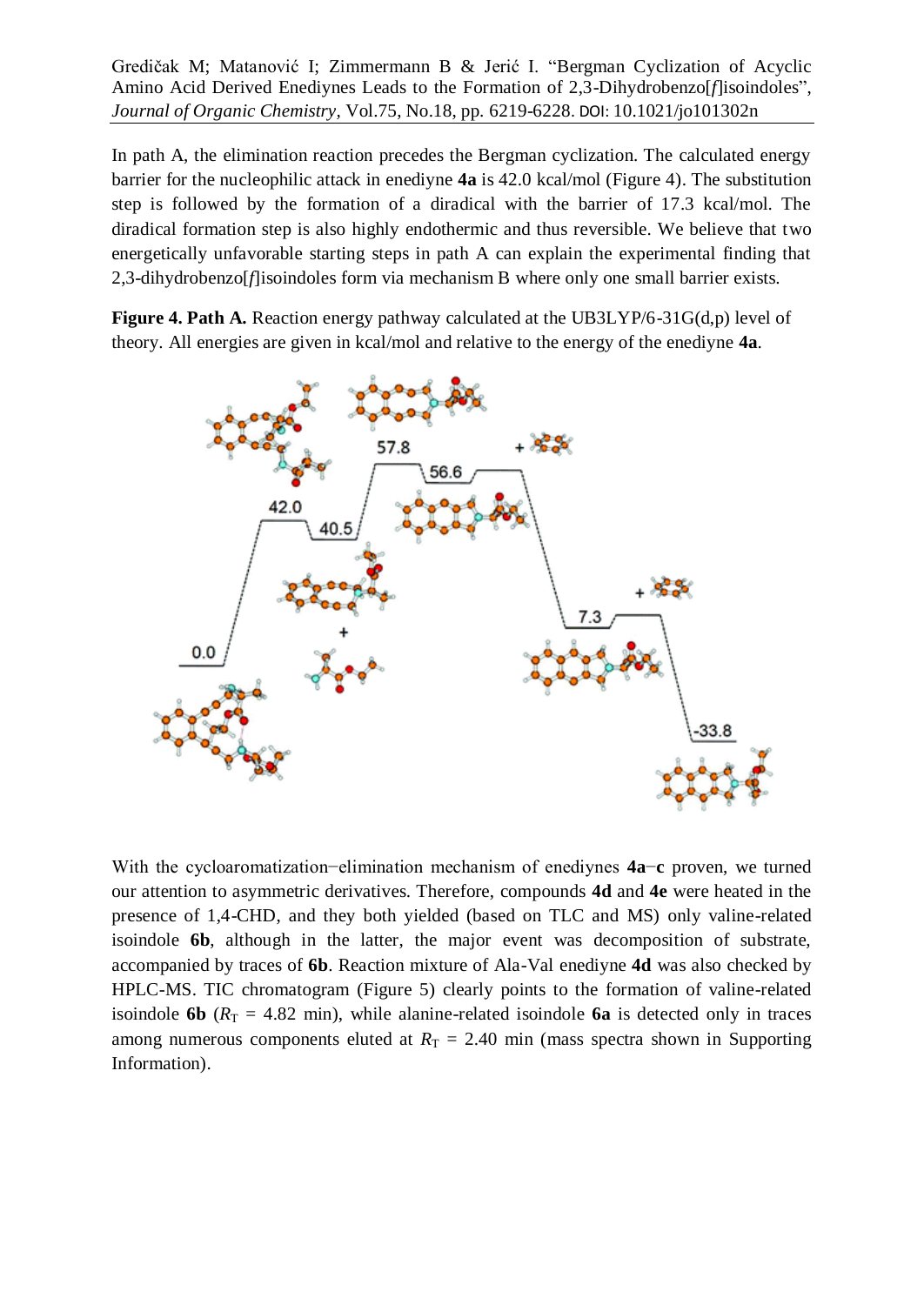

**FIGURE 5**. TIC chromatogram of the reaction mixture of enediyne **4d**.

Finally, further insight into cyclization−elimination processes of asymmetric enediynes was sought by using NMR spectroscopy. We were aware of its limitations in this particular case: formation of multiple compounds present in low quantities and polymerization reaction hamper conclusions about kinetics. Therefore, we focused on parallel experiments: enediynes **4a** and **4d** were dissolved in deuterated DMF (0.043 M) with 2 equiv of 1,4-CHD and heated at 175 °C. NMR spectra were recorded at different time points (every 5 h). If formation of isoindole-related Bergman products **6a** and **6b** is accompanied by the release of H-Ala-OEt, as we have proposed, NMR spectra should reflect this resemblance in the mechanism. Indeed, aliphatic region of spectra recorded after 5 and 10 h showed the appearance of new signals that can be assigned as α and β protons of alanine and  $CH_3$  protons of the ethyl ester moiety (Figure 6). Unfortunately, protons of enediynes and products have quite similar chemical shifts in DMF- $d_7$ ; the aromatic part of the spectrum is covered by benzene formed upon proton transfer from 1,4-CHD to the diradical, and formation of numerous products is visible in broadening of the present signals and appearance of new ones, especially after 10 h of heating. However, the presence of the same pattern in symmetric **4a** and asymmetric enediyne **4d** supported our initial findings about products of the Bergman cyclization of asymmetric enediynes.

It is known that branching of the amino acid  $\alpha$ -carbon atom increases electron density in the system (branched alkanes are better electron donors than linear ones) and makes amine more nucleophilic. Therefore, it is reasonable to assume that increased nucleophilicity of amines carrying branched side chains accounts for the formation valine-related product **6b** with the elimination of amino acid carrying less branched side chains. Of course, two asymmetric derivatives are not enough to allow more than hypothesis, and additional studies are undertaken to bring more general conclusions.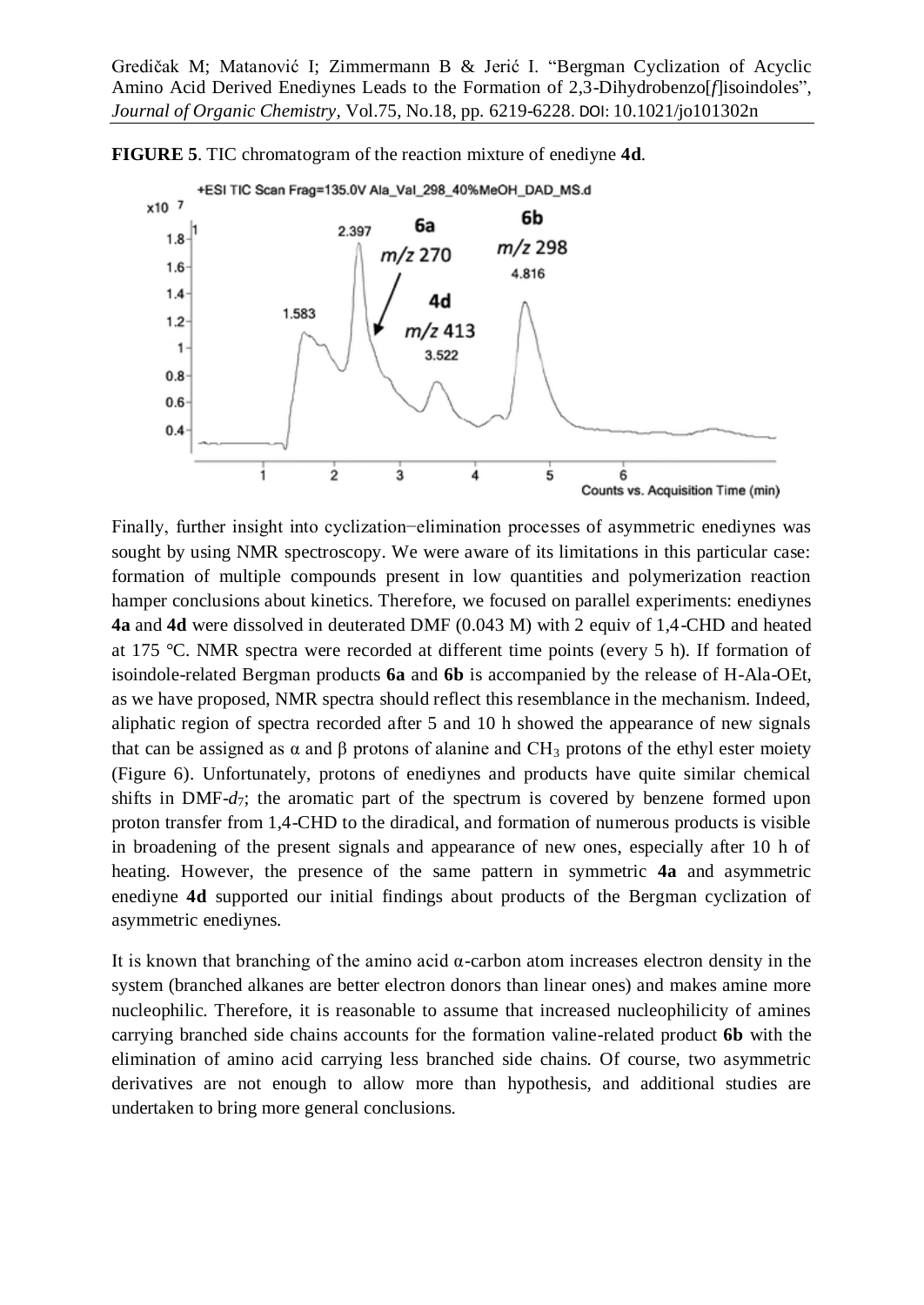**Figure 6.** Parts of NMR spectra of **4a** and **4d** obtained after heating at 175 °C at different time points ( $t_1 = 5$  h,  $t_2 = 10$  h).



It is known that branching of the amino acid  $\alpha$ -carbon atom increases electron density in the system (branched alkanes are better electron donors than linear ones) and makes amine more nucleophilic. Therefore, it is reasonable to assume that increased nucleophilicity of amines carrying branched side chains accounts for the formation valine-related product **6b** with the elimination of amino acid carrying less branched side chains. Of course, two asymmetric derivatives are not enough to allow more than hypothesis, and additional studies are undertaken to bring more general conclusions.

Enediyne-derived 1,4-diyl radical can react in several ways; abstraction of protons from DNA is only one of them. It has been proposed that self-decomposition of C-1027 includes Habstraction from apoprotein and subsequent formation of glycyl radical.(32) Glycyl radical can further undergo different reactions, depending on environment, leading to peptide scission, formation of cross-linking, or adducts. Therefore, formation of diyl radical can be considered as a trigger for numerous fragmentation and rearrangement reactions. Recently, a detailed study on model enediynes mimicking members of esperamicine and calchiamicine families revealed the importance of intramolecular H-atom abstraction and provided evidence about different products formed, depending on reaction conditions and substitution pattern.(33) Our results made a contribution to an array of Bergman cyclization products and had some enlightening new moments. Absence of an external H-atom donor hampers both cyclization and fragmentation in enediynes **4a**−**e**, contrary to enediynes bearing tetrahydropyran and tetrahydrofuran rings, where fragmentation products were detected in 30−40% yields.(32) However, the amino acid moiety took part in a further process, nucleophilic substitution reaction. Formation of 2,3-dihydrobenzo[*f*]isoindoles triggered by the Bergman cyclization is the first such example and raises questions about reactivity and the role of amino groups in enediyne−peptide conjugates. Addressing these questions is important in light of recent increased usage of such conjugates in targeting proteins instead of DNA.(13, 14)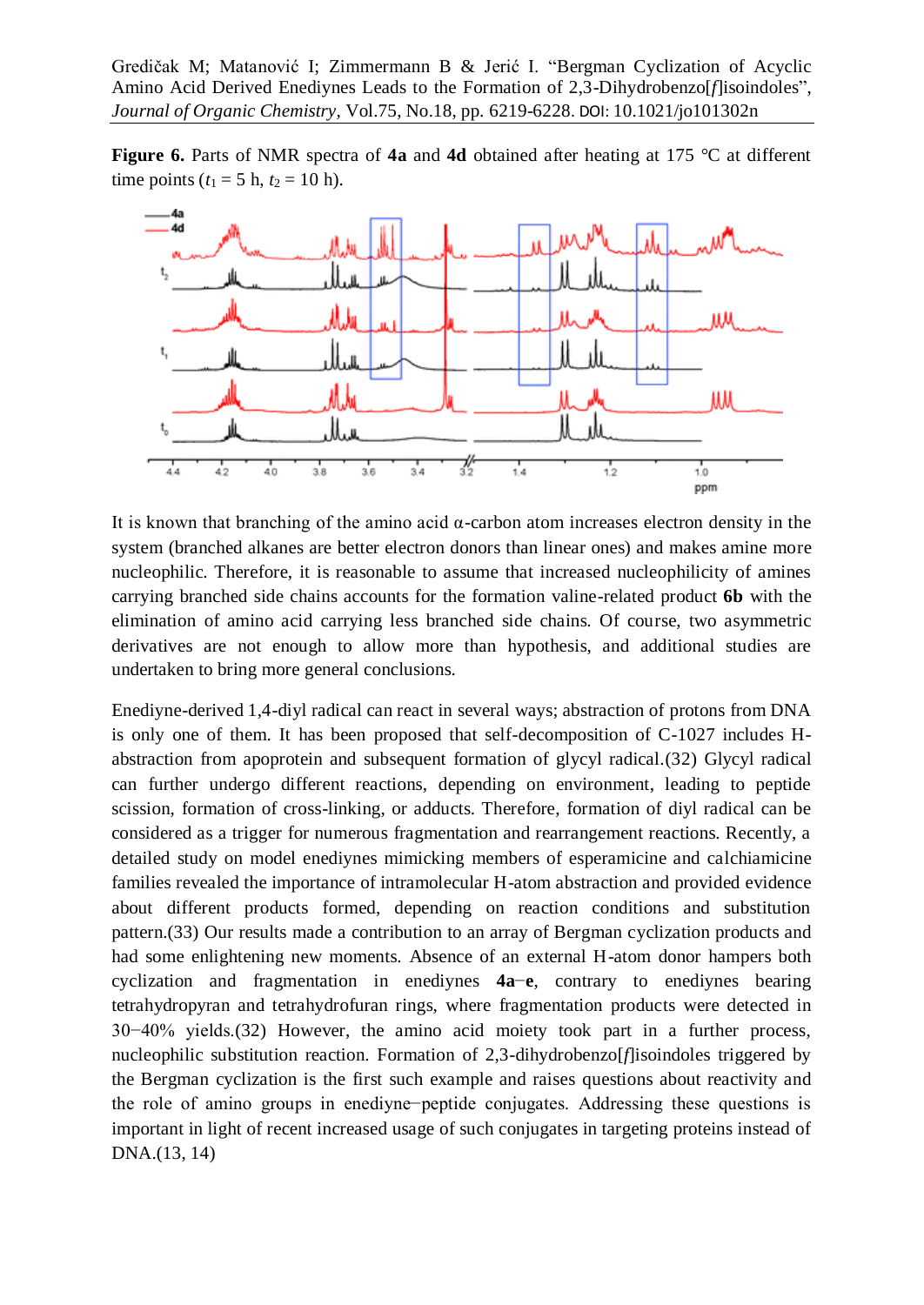# **Conclusion**

In summary, we have synthesized a series of acyclic amino acid derived enediynes and tested them under conditions of the Bergman cyclization. FT-IR analysis clearly showed that the bulkiness of the amino acid side chain increases the temperature of the Bergman reaction and also indicated significant structural changes during the process. Experimental and computational data support the mechanism comprising cycloaromatization followed by the nucleophilic substitution with subsequent amino acid elimination yielding 2,3 dihydrobenzo[*f*]isoindoles. Also, the structure of amino acid determines the structure of isoindole formed. The influence of amine properties on the formation of 2,3 dihydrobenzo[*f*]isoindoles and the importance of activation energies and amino acid side chain will be investigated to better understand the mechanism. Finally, the presented results opened two important subjects: (a) amino acids with different side chains can be considered for fine-tuning of reactivity, especially in unstable enediyne systems, due to the established correlation between bulkiness and onset temperature of Bergman cyclization; and (b) reactivity and participation of amino groups in reactions following initial Bergman cyclization is to be taken into account when dealing with enediyne−peptide conjugates.

# **Experimental section**

The synthesis and characterization data of products are provided below. Synthesis and characterization of amino acid derivatives **1** have been published previously.(16) For further details on general methods, computational details, FT-IR, NMR, and MS spectra, consult the Supporting Information.

# **General Procedure for the Synthesis of 2**

1,2-Diiodobenzene (3.6 mmol), piperidine (3 mmol), CuI (0.3 mmol), and  $Pd(PPh<sub>3</sub>)<sub>4</sub>$  (0.03 mmol) are mixed in THF under argon at room temperature for 30 min. **1** (3 mmol) and piperidine (3 mmol) are mixed in THF under argon and added dropwise to the initial solution. The solution is stirred until all substrate is consumed, approximately 2 h. Solvent is evaporated and the product extracted with EtOAc, washed with brine and water, and purified by flash column chromatography.

# **(oNbs)[3-(2-Iodophenyl)propargyl]-l-alanine ethyl ester (2a):**

Yield 911 mg (56%) (yellow oil);  $R_f$  0.71 (petrol ether/EtOAc 2:1);  $[\alpha_D]$  –45.0 (*c* 1.0, EtOAc); <sup>1</sup>H NMR (600 MHz, CDCl<sub>3</sub>)  $\delta$  8.25–8.23 (m, 1H, H3 oNbs), 7.79–7.77 (m, 1H, H6 oNbs), 7.65−7.60 (m, 3H, H3 2-iodophenyl; H4, H5 oNbs), 7.26−7.24 (m, 2H, H5, H6 2 iodophenyl), 7.00−6.97 (m, 1H, H4, 2-iodophenyl), 4.87 (q, 1H, α Ala, <sup>3</sup> *J*αβ = 7.4 Hz), 4.40, 4.74 (d, 2H, CH<sub>2</sub> propargyl,  $^{2}J_{HH} = 18.7$  Hz), 4.12 (q, 2H, CH<sub>2</sub> OEt,  $^{3}J_{HH} = 7.2$  Hz), 1.74 (d, 3H, β Ala,  ${}^{3}J_{\alpha\beta} = 7.4$  Hz), 1.20 (t, 3H, CH<sub>3</sub> OEt,  ${}^{3}J_{HH} = 7.2$  Hz); <sup>13</sup>C NMR (150 MHz, CDCl<sub>3</sub>) δ 170.8 (CO Ala), 147.5 (C2 oNbs), 138.2 (C3 2-iodophenyl), 133.5 (C1 oNbs), 132.4, 133.0 (C6 2-iodophenyl, C3 oNbs), 131.1, 131.3 (C4, C5 oNbs), 128.3 (C1 2-iodophenyl), 127.2, 129.9, (C4, C5 2-iodophenyl), 123.8 (C6 oNbs), 99.8 (C2 2-iodophenyl), 87.5 (C2 propargyl), 86.1 (C3 propargyl), 61.1 (CH<sub>2</sub> OEt), 55.5 (α Ala), 35.1 (C1 propargyl), 16.4 (β Ala), 13.5 (CH<sub>3</sub> OEt); HRMS (MALDI)  $m/z$  [M + K]<sup>+</sup> calcd for C<sub>20</sub>H<sub>19</sub>IN<sub>2</sub>O<sub>6</sub>SK, 580.9640; found 580.9639.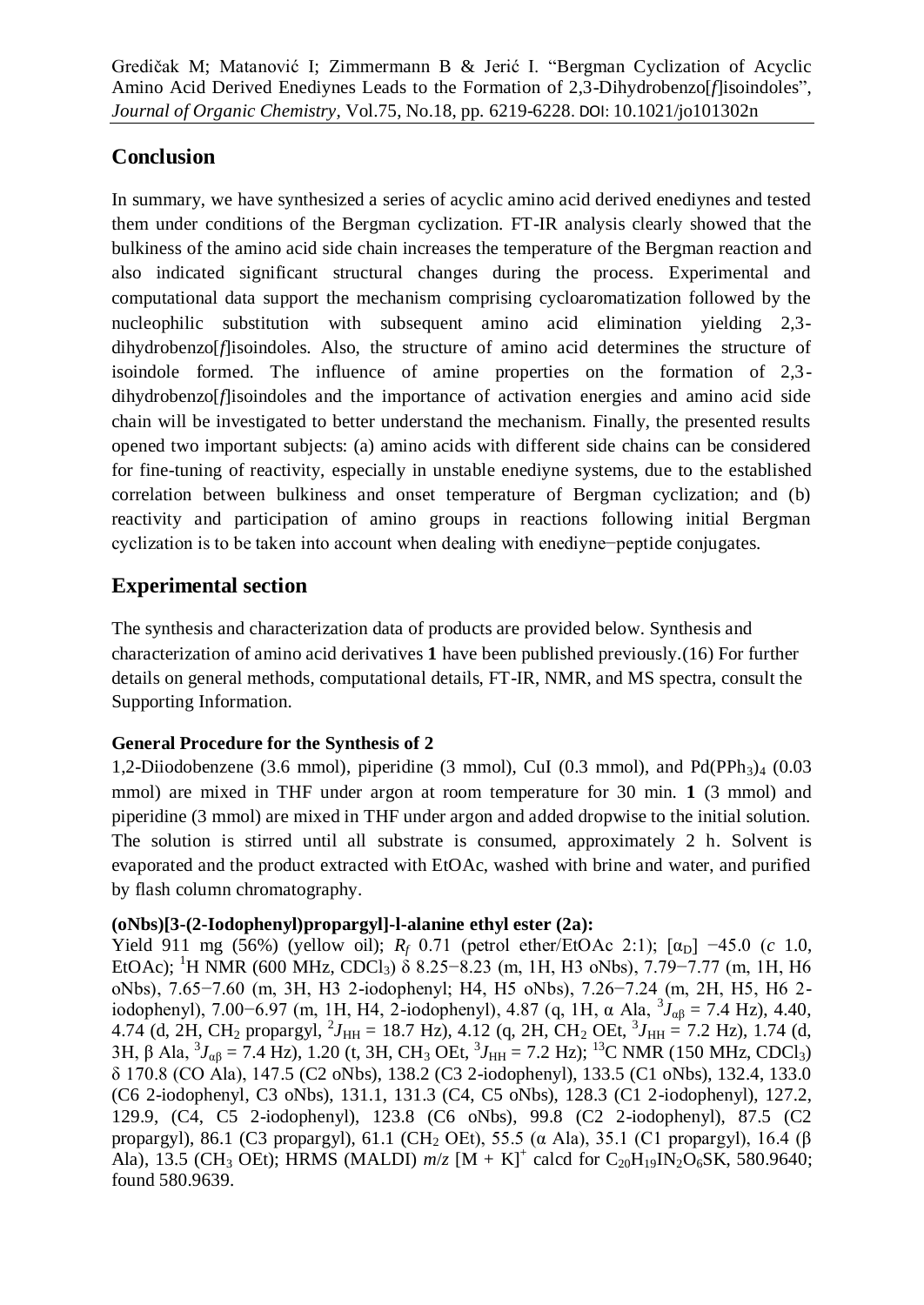#### **(oNbs)[3-(2-Iodophenyl)propargyl]-l-valine ethyl ester (2b):**

Yield 775 mg (45%) (yellow oil);  $R_f$  0.59 (petrol ether/EtOAc 2:1);  $[\alpha_D]$  −40.0 (*c* 0.5, EtOAc); <sup>1</sup>H NMR (300 MHz, CDCl<sub>3</sub>)  $\delta$  8.24–8.22 (m, 1H, H<sub>3</sub> oNbs), 7.84–7.80 (m, 1H, H<sub>6</sub>) oNbs), 7.66−7.60 (m, 3H, H3 2-iodophenyl; H4, H5 oNbs), 7.35−7.26 (m, 2H, H5, H6 2 iodophenyl), 7.04–6.98 (m, 1H, H4, 2-iodophenyl), 4.69, 4.72 (d, 2H, CH<sub>2</sub> propargyl, <sup>2</sup> $J_{HH}$  = 18.6 Hz), 4.27 (d, 1H,  $\alpha$  Val,  ${}^{3}J_{\alpha\beta} = 10.3$  Hz), 4.04 (q, 2H, CH<sub>2</sub> OEt,  ${}^{3}J_{\text{HH}} = 7.1$  Hz), 2.53–2.41 (m, 1H, β Val), 1.12 (t, 3H, CH<sub>3</sub> OEt,  ${}^{3}J_{HH} = 7.1$  Hz), 1.04, 1.14 (d, 6H, γγ' Val,  ${}^{3}J_{\beta\gamma}$  = 6.6 Hz); <sup>13</sup>C NMR (75 MHz, CDCl<sub>3</sub>) δ 170.2 (CO Val), 147.3 (C2 oNbs), 138.7 (C3 2iodophenyl), 133.3 (C1 oNbs), 133.1, 133.6 (C6 2-iodophenyl, C3 oNbs), 131.5, 131.6 (C4, C5 oNbs), 129.0 (C1 2-iodophenyl), 127.7, 129.7, (C4, C5 2-iodophenyl), 124.0 (C6 oNbs), 100.3 (C2 2-iodophenyl), 88.4 (C2 propargyl), 86.1 (C3 propargyl), 65.5 (α Val), 61.1 (CH<sup>2</sup> OEt), 35.5 (C1 propargyl), 19.5, 20.2 (γγ' Val), 29.0 (β Val), 14.0 (CH<sub>3</sub> OEt); HRMS  $(MALDI)$   $m/z$   $[M + Na]$ <sup>+</sup> calcd for  $C_{22}H_{23}IN_2O_6SNa$ , 593.0214; found, 593.0228.

# **(oNbs)[3-(2-Iodophenyl)propargyl]-l-leucine ethyl ester (2c):**

Yield 860 mg (49%) (yellow oil);  $R_f$  0.69 (petrol ether/EtOAc 2:1);  $[\alpha_D]$  −35.0 (*c* 1.0, EtOAc); <sup>1</sup>H NMR (600 MHz, CDCl<sub>3</sub>)  $\delta$  8.20–8.19 (m, 1H, H<sub>3</sub> oNbs), 7.81–7.80 (m, 1H, H<sub>6</sub>) oNbs), 7.65−7.60 (m, 3H, H3 2-iodophenyl; H4, H5 oNbs), 7.35−7.26 (m, 2H, H5, H6 2 iodophenyl), 7.01−6.98 (m, 1H, H4, 2-iodophenyl), 4.76−4.74 (m, 1H, α Leu), 4.50, 4.65 (d, 2H, CH<sub>2</sub> propargyl,  ${}^{2}J_{HH} = 19.0$  Hz), 4.03 (q, 2H, CH<sub>2</sub> OEt,  ${}^{3}J_{HH} = 7.0$  Hz), 1.84, 2.01 (m, 2H,  $ββ'$  Leu), 1.95 (m, 1H, γ Leu), 1.12 (t, 3H, CH<sub>3</sub> OEt,  $^3J_{HH} = 7.0$  Hz), 0.95, 0.99 (d, 6H, δδ' Leu,  ${}^{3}J_{\gamma\delta}$  = 6.7 Hz); <sup>13</sup>C NMR (150 MHz, CDCl<sub>3</sub>) δ 170.7 (CO Leu), 147.6 (C2 oNbs), 138.2 (C3 2-iodophenyl), 132.8 (C1 oNbs), 132.5, 133.0 (C6 2-iodophenyl, C3 oNbs), 130.8, 131.1 (C4, C5 oNbs), 128.5 (C1 2-iodophenyl), 127.2, 129.2 (C4, C5 2-iodophenyl), 123.7 (C6 oNbs), 99.9 (C2 2-iodophenyl), 87.9 (C2 propargyl), 85.6 (C3 propargyl), 60.9 (CH<sub>2</sub> OEt), 58.1 (α Leu), 38.6 (β Leu), 35.2 (C1 propargyl), 24.2 (γ Leu), 21.0, 22.3 (δδ′ Leu), 13.5 (CH<sub>3</sub> OEt); HRMS (MALDI)  $m/z$  [M + Na]<sup>+</sup> calcd for C<sub>23</sub>H<sub>25</sub>IN<sub>2</sub>O<sub>6</sub>SNa, 607.0370; found, 607.0366.

#### **General Procedure for the Synthesis of 3**

2 (1 mmol), piperidine (1 mmol), CuI (0.1 mmol), and  $Pd(PPh<sub>3</sub>)<sub>4</sub>$  (0.01 mmol) are mixed in THF under argon at room temperature for 30 min. **1** (1 mmol) and piperidine (1 mmol) are mixed in THF under argon and added dropwise to the initial solution. The solution is stirred overnight. Solvent is evaporated and the product extracted with EtOAc, washed with brine and water, and purified by flash column chromatography. Symmetric compounds **3a**−**c** can be prepared alternatively: 1,2-diiodobenzene (0.5 mmol), piperidine (1 mmol), CuI (0.1 mmol), and  $Pd(PPh<sub>3</sub>)<sub>4</sub>$  (0.01 mmol) are mixed in THF under argon at room temperature for 30 min. **1** (1 mmol) and piperidine (1 mmol) are mixed in THF under argon and added dropwise to the initial solution. The solution is stirred until all substrate is consumed, approximately 2 h. Solvent is evaporated and the product extracted with EtOAc, washed with brine and water, and purified by flash column chromatography.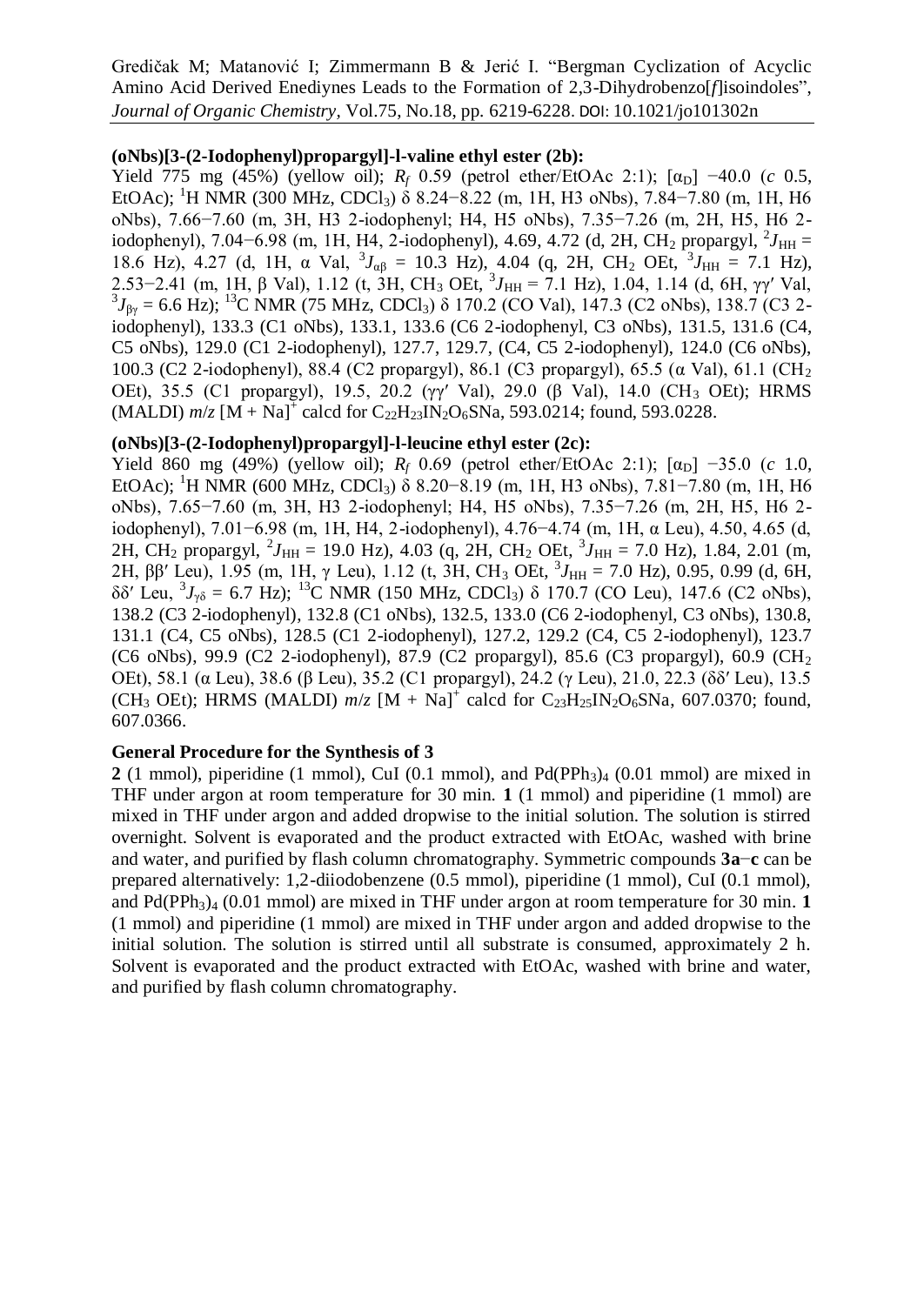# **3,3′-(1,2-Phenylene)bis(prop-2-yne-1-yl)bis[(2-nitrobenzensulfonyl)-l-alanine ethyl ester] (3a):**

Yield 377 mg (50%) (yellow oil);  $R_f$  0.37 (petrol ether/EtOAc 2:1);  $[\alpha_D]$  –57.0 (*c* 1.0, MeOH); <sup>1</sup>H NMR (300 MHz, CDCl3) δ 8.23−8.20 (m, 2H, H3 oNbs), 7.64−7.58 (m, 6H, H4,5,6 oNbs), 7.29–7.20 (m, 4H, H3,6, H4,5 phenylene), 4.86 (q, 2H, α Ala,  ${}^{3}J_{\alpha\beta} = 7.2$  Hz), 4.38, 4.46 (d, 4H, CH<sub>2</sub> propyniyl, <sup>2</sup> $J_{HH}$  = 19.0 Hz), 4.08 (q, 4H, CH<sub>2</sub> OEt, <sup>3</sup> $J_{HH}$  = 7.2 Hz), 1.70 (d, 6H, β Ala,  ${}^{3}J_{\alpha\beta} = 7.2$  Hz), 1.15 (t, 6H, CH<sub>3</sub> OEt,  ${}^{3}J_{\text{HH}} = 7.2$  Hz); <sup>13</sup>C NMR (75 MHz, CDCl3) δ 171.1 (CO Ala), 147.9 (C2 oNbs), 133.7 (C1 oNbs), 133.5 (C5 oNbs), 131.4, 131.8, 132.0 (C3, C4 oNbs; C3,6 phenylene), 128.2 (C4,5 phenylene), 124.8 (C1,2 phenylene), 124.2 (C6 oNbs), 88.5 (C22′ propynyl), 83.0 (C33′ propynyl), 61.6 (CH<sup>2</sup> OEt), 55.9 (α Ala), 35.7 (C11′ propynyl), 16.7 (β Ala), 13.9 (CH<sup>3</sup> OEt); HRMS (MALDI) *m*/*z* [M + Na]<sup>+</sup> calcd for  $C_{34}H_{34}NaN_4O_{12}S_2$ , 777.1506; found, 777.1471.

#### **3,3′-(1,2-Phenylene)bis(prop-2-yne-1-yl)bis[(2-nitrobenzensulfonyl)-l-valine ethyl ester] (3b):**

Yield 390 mg (48%) (yellow oil);  $R_f$  0.69 (petrol ether/EtOAc 1:1);  $[\alpha_D]$  –67.0 (*c* 1.0, MeOH); <sup>1</sup>H NMR (300 MHz, CDCl<sub>3</sub>) δ 8.24–8.20 (m, 2H, H<sub>3</sub> oNbs), 7.64–7.58 (m, 6H, H4,5,6 oNbs), 7.29−7.21 (m, 4H, H3,6, H4,5 phenylene), 4.56−4.74 (m, 2H, α Val), 4.25 (d, 4H, CH<sub>2</sub> propynyl, <sup>2</sup>J<sub>HH</sub> = 19.0 Hz), 4.09−3.96 (m, 2H, β Val), 4.02 (q, 4H, CH<sub>2</sub> OEt, <sup>3</sup>J<sub>HH</sub> = 7.1 Hz), 1.09 (t, 6H, CH<sub>3</sub> OEt,  ${}^{3}J_{\text{HH}} = 7.1$  Hz), 1.03, 1.14 (d, 12H,  $\gamma\gamma'$  Val,  ${}^{3}J_{\beta\gamma} = 6.7$  Hz); <sup>13</sup>C NMR (150 MHz, CDCl3) δ 170.1 (CO Val), 148.2 (C2 oNbs), 133.6 (C5 oNbs), 133.2 (C1 oNbs), 13.9 (CH<sup>3</sup> OEt), 131.5, 131.6, 132.0, (C3, C4 oNbs; C3,6 phenylene), 128.1 (C4,5 phenylene), 125.0 (C1,2 phenylene), 123.9 (C6 oNbs), 88.8 (C22′ propynyl), 82.7 (C33′ propynyl), 65.6 (α Val), 61.1 (CH<sup>2</sup> OEt), 35.7 (C11′ propynyl), 28.9 (β Val), 19.5, 19.9 (γγ′ Val); HRMS (MALDI)  $m/z$  [M + Na]<sup>+</sup> calcd for  $C_{38}H_{42}NaN_4O_{12}S_2$ , 833.2132; found, 833.2158.

# **3,3′-(1,2-Phenylene)bis(prop-2-yne-1-yl)bis[(2-nitrobenzensulfonyl)-l-leucine ethyl ester] (3c):**

Yield 394 mg (47%) (yellow oil);  $R_f$  0.68 (petrol ether/EtOAc 1:1);  $[\alpha_D]$  -16.0 (*c* 1.0, MeOH); <sup>1</sup>H NMR (300 MHz, DMSO-*d*6) δ 8.23−8.11 (m, 2H, H3 oNbs), 7.75−7.63 (m, 6H, H4,5,6 oNbs), 7.47−7.35 (m, 4H, H3,6, H4,5 phenylene), 4.78−4.67 (m, 2H, α Leu), 4.36, 4.20 (d, 4H, CH<sub>2</sub> propynyl, <sup>2</sup> $J_{HH}$  = 19.0 Hz), 4.03 (q, 4H, CH<sub>2</sub> OEt, <sup>3</sup> $J_{HH}$  = 7.2 Hz), 2.06–1.71 (m, 6H,  $\gamma$  Leu,  $\beta \beta'$  Leu), 1.13 (t, 6H, CH<sub>3</sub> OEt,  ${}^{3}J_{HH} = 7.2$  Hz), 0.83, 0.90 (d, 12H,  $\delta \delta'$  Leu,  ${}^{3}J_{\text{HH}}$  = 6.5 Hz); <sup>13</sup>C NMR (75 MHz, DMSO-d<sub>6</sub>) δ 171.3 (CO Leu), 147.4 (C2 oNbs), 134.8 (C5 oNbs), 131.2 (C1 oNbs), 130.7, 131.5, 132.2 (C3, C4 oNbs; C3,6 phenylene), 128.8 (C4,5 phenylene), 124.5 (C1,2 phenylene), 124.0 (C6 oNbs), 89.8 (C22′ propynyl), 81.3 (C33′ propynyl), 60.9 (CH<sup>2</sup> OEt), 58.3 (α Leu), 38.0 (β Leu), 35.6 (C11′ propynyl), 23.9 (γ Leu), 21.6, 22.6 ( $\delta \delta'$  Leu), 13.4 (CH<sub>3</sub> OEt); HRMS (MALDI)  $m/z$  [M + Na]<sup>+</sup> calcd for  $C_{40}H_{46}NaN_4O_{12}S_2$ , 861.2451; found, 861.2411.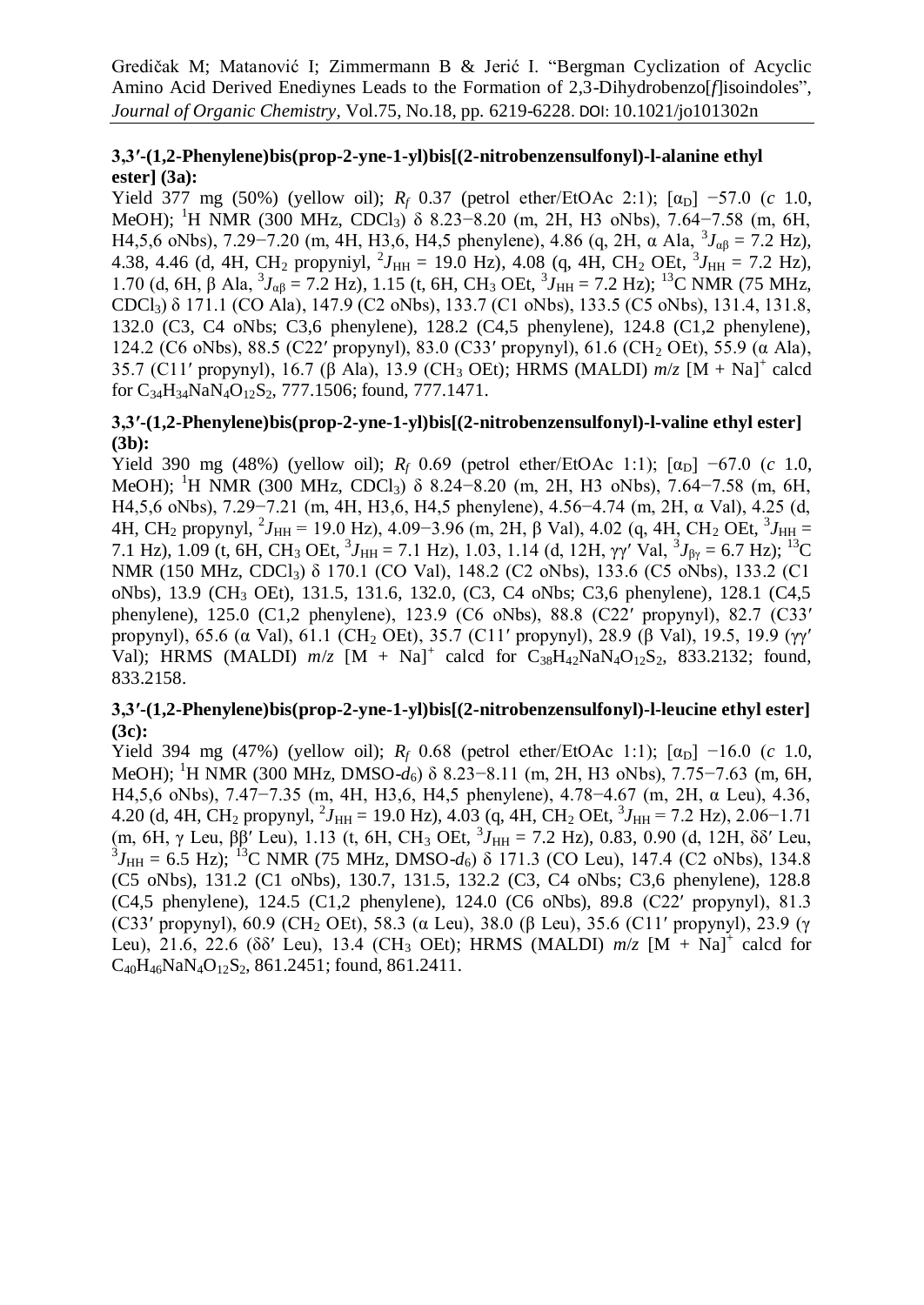# **(2-Nitrobenzensulfonyl)[3-(2-(3-(***N***-((***S***)-1-ethoxy-1-oxopropan-2-yl)-2-**

## **nitrophenylsulfonamido)prop-1-ynyl)phenyl)prop-2-ynyl]-l-valine ethyl ester (3d):**

Yield 400 mg (51%) (yellow oil);  $R_f$  0.36 (petrol ether/EtOAc 2:1);  $[\alpha_D]$  −47.0 (*c* 1.0, MeOH); <sup>1</sup>H NMR (600 MHz, CDCl<sub>3</sub>) δ 8.26−8.18 (m, 2H, H3 oNbs Ala,Val), 7.65−7.59 (m, 6H, H4,5,6 oNbs Ala,Val), 7.27−7.25 (m, 2H, H3,6 phenyl), 7.22−7.20 (m, 2H, H4,5 phenyl), 4.86 (q, 1H, α Ala,  ${}^{3}J_{\alpha\beta}$  = 6.9 Hz), 4.71–4.57, 4.41–4.37 (m, 4H, CH<sub>2</sub> prop-2-ynyl, CH<sub>2</sub> prop-1-ynyl), 4.22 (d, 1H,  $\alpha$  Val,  ${}^{3}J_{\beta} = 10.0$  Hz), 4.11–3.96 (m, 4H, CH<sub>2</sub> OEt, Ala,Val), 2.44–2.37 (m, 1H, β Val), 1.71 (d, 3H, β Ala,  ${}^{3}J_{\alpha\beta} = 6.9$  Hz), 1.17–1.02 (m, 12H, CH<sub>3</sub> OEt Ala, Val, γγ' Val); <sup>13</sup>C NMR (150 MHz, CDCl<sub>3</sub>) δ 169.5, 170.7 (CO Ala, Val), 147.4, 147.7 (C2 oNbs Ala,Val), 132.9, 133.3 (C1 oNbs Ala,Val), 132.7, 133.1 (C5 oNbs Ala,Val), 131.0, 131.1, 131.3, 131.4, 131.5, 131.6 (C3,4 oNbs Ala,Val, C3,6 phenyl), 127.6, 127.7 (C4,5 phenyl), 124.3, 124.5 (C1,2 phenyl), 123.4, 123.6 (C6 oNbs Ala,Val), 88.0, 88.3 (C2 prop-2 ynyl, C2 prop-1-ynyl), 82.1, 82.6 (C3 prop-2-ynyl, C1 prop-1-ynyl), 65.1 (α Val), 60.6, 61.1 (CH<sub>2</sub> OEt Ala,Val), 55.5 (α Ala), 35.1, 35.2 (C1 prop-2-ynyl, C3 prop-1-ynyl), 28.4 (β Val), 18.9, 19.4 (γγ′ Val), 16.0 (β Ala), 13.4, 13.5 (CH<sup>3</sup> OEt Ala,Val); HRMS (MALDI) *m*/*z* [M + Na]<sup>+</sup> calcd for  $C_{36}H_{38}N_4O_{12}S_2N_4$ , 805.1819; found, 805.1840.

## **(2-Nitrobenzensulfonyl)[3-(2-(3-(***N***-(2-ethoxy-2-oxoethyl)-2-**

# **nitrophenylsulfonamido)prop-1-ynyl)phenyl)prop-2-ynyl]-l-valine ethyl ester (3e):**

Yield 453 mg (59%) (yellow oil);  $R_f$  0.60 (petrol ether/EtOAc 1:1); [α<sub>D</sub>] −10 (*c* 0.5, MeOH); <sup>1</sup>H NMR (300 MHz, CDCl<sub>3</sub>) δ 8.23–8.14 (m, 2H, H<sub>3</sub> oNbs Val,Gly), 7.67–7.58 (m, 6H, H4,5,6 oNbs Val,Gly), 7.25−7.21 (m, 4H, H3,4,5,6 phenyl), 4.61, 4.64 (s, 4H, CH<sup>2</sup> prop-2 ynyl, CH<sup>2</sup> prop-1-ynyl), 4.41 (s, 2H, α Gly), 4.26−4.10 (m, 4H, CH<sup>2</sup> OEt Val,Gly), 4.08−3.94 (m, 1H, α Val), 2.45−2.34 (m, 1H, β Val), 1.26−1.01 (m, 12H, CH<sup>3</sup> OEt Val,Gly, γγ′ Val); <sup>13</sup>C NMR (75 MHz, CDCl<sub>3</sub>) δ 170.0, 168.5 (CO Val,Gly), 148.0, 148.2 (C2 oNbs Val,Gly), 133.6, 133.7 (C5 oNbs Val,Gly), 133.1, 133.2 (C1 oNbs Val,Gly), 128.0, 128.2, 128.3, 131.1, 131.5, 131.6, 131.9, 132.0 (C4,5, C3,6 phenyl, C3,4 oNbs Val,Gly), 124.5, 125.0 (C1,2 phenyl), 123.9, 124.2 (C6 oNbs Val,Gly), 88.8, 88.9 (C2 prop-2-ynyl, C2 prop-1-ynyl), 82.6, 84.4 (C3 prop-2-ynyl, C1 prop-1-ynyl), 65.5 (α Val), 61.1, 61.6 (CH<sub>2</sub> OEt Val, Gly), 47.7 (α Gly), 35.6, 35.7 (C1 prop-2-ynyl, C3 prop-1-ynyl), 28.9 (β Val), 19.4, 19.8 (γγ′ Val), 13.9, 14.0 (CH<sub>3</sub> OEt Val,Gly); HRMS (MALDI)  $m/z$  [M + Na]<sup>+</sup> calcd for C<sub>35</sub>H<sub>36</sub>N<sub>4</sub>O<sub>12</sub>S<sub>2</sub>Na, 791.1663; found, 791.1673.

## **General Procedure for the Synthesis of 4**

Enediyne  $3$  (0.5 mmol),  $K_2CO_3$  (1 mmol), and PhSH (1 mmol) are mixed in DMF at room temperature for 1 h. Solvent is evaporated and the product extracted with EtOAc, washed with brine and water, and purified by flash column chromatography.

## **3,3′-(1,2-Phenylene)bis(prop-2-yne-1-yl)bis[l-alanine ethyl ester] (4a):**

Yield 144 mg (75%) (yellow oil);  $R_f$  0.42 (EtOAc);  $\lceil \alpha_{\rm D} \rceil$  –29.0 (*c* 1.0, EtOAc); <sup>1</sup>H NMR (300 MHz, CD<sub>3</sub>OD) δ 7.43−7.39 (m, 2H, H3,6 phenylene), 7.29−7.27 (m, 2H, H4,5 phenylene), 4.19 (q, 4H, CH<sub>2</sub> OEt,  ${}^{3}J_{\text{HH}}$  = 7.0 Hz), 3.71 (br s, 6H, α Ala, CH<sub>2</sub> propynyl), 1.35 (d, 6H, β Ala,  ${}^{3}J_{\alpha\beta}$  = 6.7 Hz), 1.26 (t, 6H, CH<sub>3</sub> OEt,  ${}^{3}J_{HH}$  = 7.0 Hz); <sup>13</sup>C NMR (75 MHz, CD<sub>3</sub>OD)  $\delta$ 176.0 (CO Ala), 133.1 (C3,6 phenylene), 129.2 (C4,5 phenylene), 126.7 (C1,2 phenylene), 91.2 (C22' propynyl), 83.7 (C11' propynyl), 62.1 (CH<sub>2</sub> OEt), 56.0 (α Ala), 37.6 (C33' propynyl), 18.5 (β Ala), 14.5 (CH<sub>3</sub> OEt); IR (KBr, 25 °C) 3332, 2230, 1732, 1481, 1445, 1194, 1149, 1068, 1022, 760; HRMS (MALDI)  $m/z$  [M + H]<sup>+</sup> calcd for C<sub>22</sub>H<sub>28</sub>N<sub>2</sub>O<sub>4</sub>, 385.2122; found, 385.2117.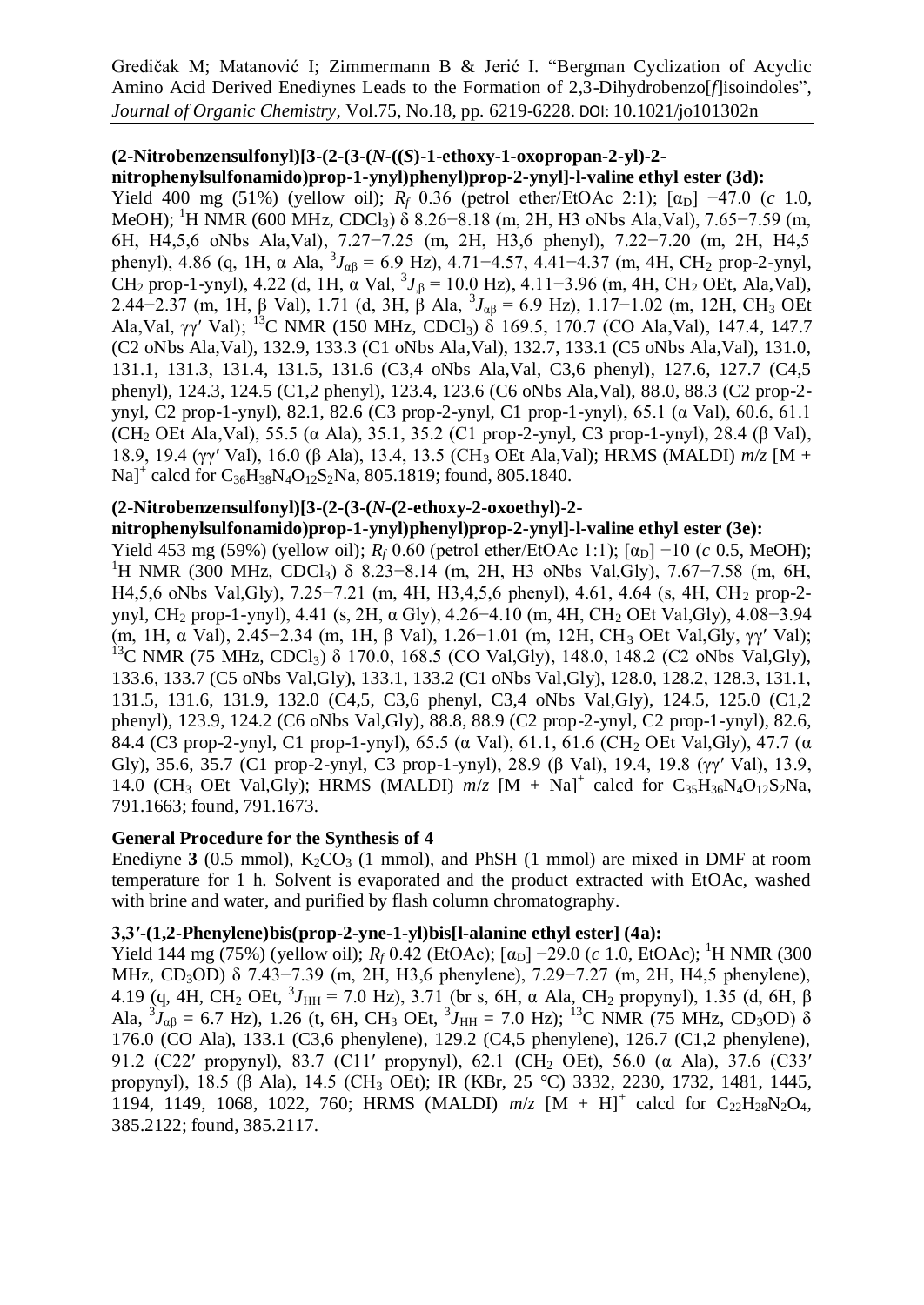## **3,3′-(1,2-Phenylene)bis(prop-2-yne-1-yl)bis[l-valine ethyl ester] (4b):**

Yield 147 mg (67%) (yellow oil);  $R_f$  0.49 (EtOAc/EtOH 10:1);  $[\alpha_D]$  –10.0 (*c* 0.5, MeOH); <sup>1</sup>H NMR (300 MHz, CD<sub>3</sub>OD) δ 7.42−7.39 (m, 2H, H3,6), 7.29−7.26 (m, 2H, H4,5 phenylene), 4.17 (q, 4H, CH<sub>2</sub> OEt,  ${}^{3}J_{\text{HH}} = 7.1$  Hz), 3.67 (d, 4H, CH<sub>2</sub> propynyl,  ${}^{2}J_{\text{HH}} = 16.9$  Hz), 3.36 (d, 2H, α Val,  ${}^{3}J_{\alpha\beta}$  = 5.6 Hz), 2.07–1.96 (m, 2H, β Val), 2.00 (m, 2H, β Val), 1.23 (t, 6H, CH<sub>3</sub> OEt,  ${}^{3}J_{\text{HH}}$  = 7.1 Hz), 0.97, 0.99 (d, 12H, γγ' Val,  ${}^{3}J_{\beta\gamma}$  = 2.4 Hz); <sup>13</sup>C NMR (75 MHz, CD<sub>3</sub>OD): δ 174.2 (CO Val), 131.7 (C3,6 phenylene), 127.6 (C4,5 phenylene), 125.4 (C1,2 phenylene), 90.4 (C22' propynyl), 82.1 (C11' propynyl), 65.6 (α Val), 60.4 (CH<sub>2</sub> OEt), 37.4 (C33' propynyl), 31.4 (β Val), 17.6, 17.9 (γγ′ Val), 13.2 (CH<sup>3</sup> OEt); IR (KBr, 25 °C) 3330, 2228, 1730, 1479, 1467, 1439, 1186, 1148, 1024, 756; HRMS (MALDI)  $m/z$  [M + H]<sup>+</sup> calcd for  $C_{26}H_{36}N_2O_4$ , 441.2747; found, 441.2739.

## **3,3′-(1,2-Phenylene)bis(prop-2-yne-1-yl)bis[l-leucine ethyl ester] (4c):**

Yield 166 mg (71%) (yellow oil);  $R_f$  0.36 (toluene/EtOAc 1:1);  $[\alpha_D]$  –4.5 (c 0.5, MeOH); <sup>1</sup>H NMR (300 MHz, CD<sub>3</sub>OD) δ 7.42−7.24 (m, 4H, H3,6, H4,5 phenylene), 4.16 (q, 4H, CH<sub>2</sub> OEt,  ${}^{3}J_{\text{HH}}$  = 7.2 Hz), 3.99 (s, CH<sub>2</sub>, propynyl), 3.62 (br d, 2H, α Leu), 1.80–1.69 (m, 2H, γ Leu), 1.54 (m, 4H, β Leu), 1.25 (t, 6H, CH<sub>3</sub> OEt, <sup>3</sup>*J*<sub>HH</sub> = 7.2 Hz), 0.95 (d, 12H, δδ' Leu, <sup>3</sup>*J*<sub>γδ</sub> = 4.6 Hz); <sup>13</sup>C NMR (75 MHz, CD<sub>3</sub>OD)  $\delta$  174.8 (CO Leu), 131.5, (C3,6 phenylene), 127.7 (C4,5 phenylene), 125.4 (C1,2 phenylene), 89.2 (C22′ propynyl), 81.5 (C11′ propynyl), 60.6 (CH<sub>2</sub> OEt), 59.1 (α Leu), 42.0 (β Leu), 36.7 (C33' propynyl), 24.6 (γ Leu), 21.4, 21.6 (δδ' Leu), 13.2 (CH<sub>3</sub> OEt); IR (KBr, 25 °C) 3336, 2233, 1732, 1481, 1466, 1445, 1194, 1148, 1026, 762; HRMS (MALDI)  $m/z$  [M + Na]<sup>+</sup> calcd for C<sub>28</sub>H<sub>40</sub>N<sub>2</sub>O<sub>4</sub>Na, 491.2880; found, 491.2897.

#### **[3-(2-(3-((***S***)-1-Ethoxy-1-oxopropan-2-ylamino)prop-1-ynyl)phenyl)prop-2-ynyl]-l-valine ethyl ester (4d):**

Yield 140 mg (68%) (yellow oil);  $R_f$  0.34 (petrol ether/EtOAc 1:1); [α<sub>D</sub>] −22 (*c* 0.5 MeOH); <sup>1</sup>H NMR (600 MHz, CDCl3) δ 7.41−7.39 (m, 2H, H4,5 phenyl), 7.23−7.21 (m, 2H, H3,6 phenyl), 4.22−4.13 (m, 4H, CH<sup>2</sup> OEt Ala,Val), 3.76−3.63 (m, 5H, CH<sup>2</sup> prop-2-ynyl, CH<sup>2</sup> prop-1-ynyl,  $\alpha$  Ala), 3.27 (d, 1H,  $\alpha$  Val,  ${}^{3}J_{\alpha\beta} = 5.42$  Hz), 2.03–1.97 (m, 1H,  $\beta$  Val), 1.36 (d, 3H, β Ala,  ${}^{3}J_{\alpha\beta} = 7.12$  Hz), 1.25, 1.27 (t, 6H, CH<sub>3</sub> OEt Ala, Val,  ${}^{3}J_{HH} = 7.02$  Hz), 0.96, 0.99 (d, 6H,  $\gamma \gamma'$  Val,  ${}^3J_{\beta\gamma} = 6.75$  Hz); <sup>13</sup>C NMR (150 MHz, CDCl<sub>3</sub>)  $\delta$  174.8, 175.2 (CO Ala,Val), 132.2, 132.3 (C3,6 phenyl), 127.9, 128.0 (C4,5 phenyl), 125.6, 125.8 (C1,2 phenyl), 90.9, 91.4 (C2 prop-2-ynyl, C2 prop-1-ynyl), 82.4, 82.7 (C13′ prop-2-ynyl, C1 prop-1-ynyl), 66.2 (α Val), 60.8, 61.1 (CH<sub>2</sub> OEt Ala,Val), 55.2 (α Ala), 37.6, 37.8 (C1 prop-2-ynyl, C3 prop-1ynyl), 31.9 (β Val), 18.7, 19.2 (γγ′ Val), 18.4 (β Ala), 14.4, 14.5 (CH<sup>3</sup> OEt Ala,Val); IR (KBr, 25 °C) 3337, 2232, 1730, 1481, 1466, 1445, 1188, 1148, 1026, 760; HRMS (MALDI) *m*/*z* [M  $+$  Na]<sup>+</sup> calcd for C<sub>24</sub>H<sub>32</sub>N<sub>2</sub>O<sub>4</sub>Na, 435.2254; found, 435.2251.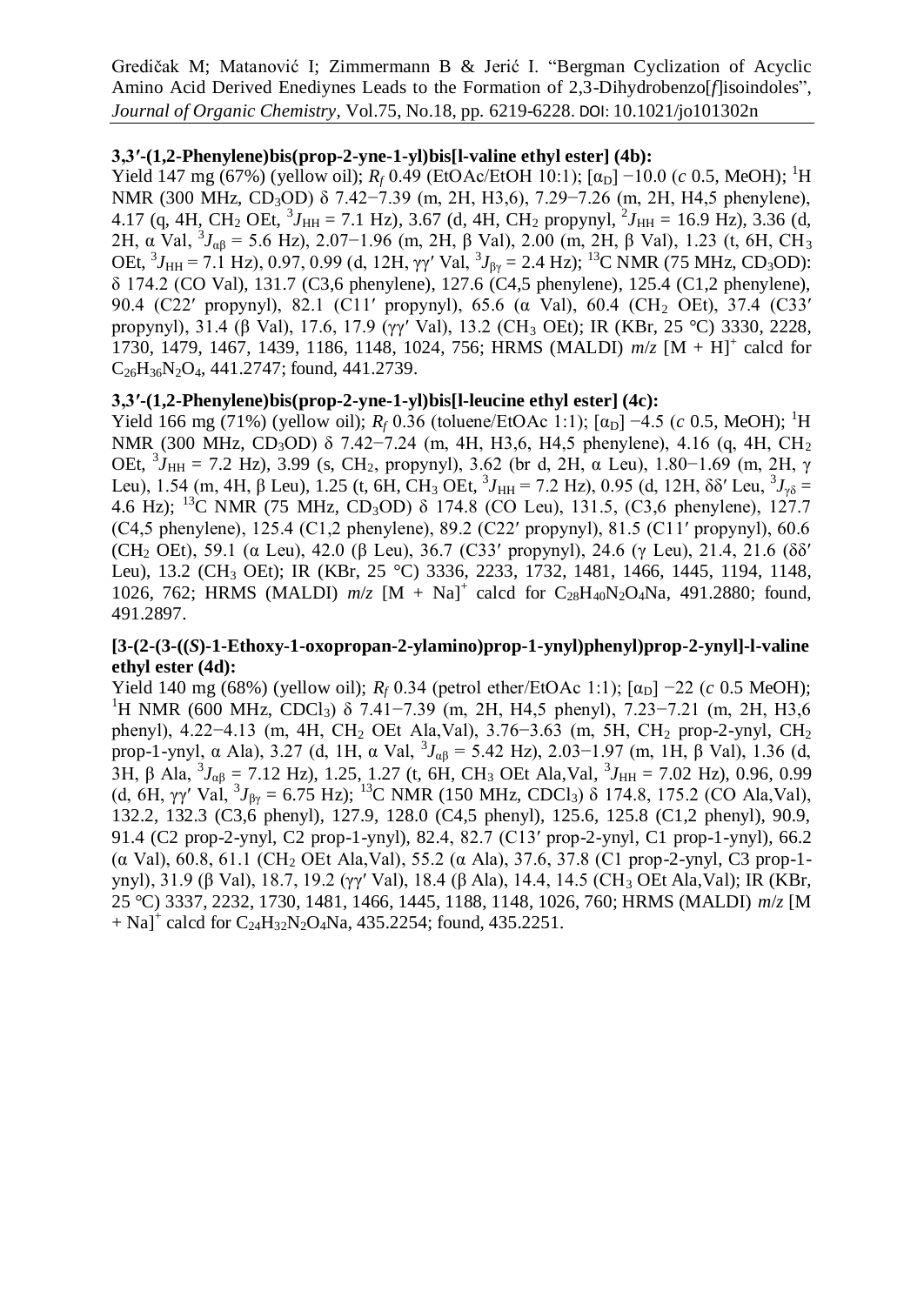# **[3-(2-(3-(2-Ethoxy-2-oxoethylamino)prop-1-ynyl)pheny)prop-2-ynyl]-l-valine ethyl ester (4e):**

Yield 133 mg (67%) (yellow oil);  $R_f$  0.52 (EtOAc/petrol ether 2:1); [α<sub>D</sub>] −5 (*c* 0.5 MeOH); <sup>1</sup>H NMR (300 MHz, CDCl<sub>3</sub>): δ 7.43−7.38 (m, 2H, H4,5 phenyl), 7.24−7.21 (m, 2H, H3,6 phenyl), 4.24−4.11 (m, 4H, CH<sup>2</sup> OEt Val,Gly), 3.77−3.63 (m, 6H, CH<sup>2</sup> prop-2-ynyl, CH<sup>2</sup> prop-1-ynyl, α Gly), 3.27 (d, 1H, α Val,  ${}^{3}J_{\alpha\beta}$  = 5.44 Hz), 2.09–1.97 (m, 1H, β Val), 1.25, 1.28 (t, 6H, CH<sub>3</sub> OEt Val, Gly,  ${}^{3}J_{\text{HH}} = 7.2$  Hz), 0.96, 0.99 (d, 6H,  $\gamma\gamma'$  Val,  ${}^{3}J_{\beta\gamma} = 6.9$  Hz); <sup>13</sup>C NMR (75 MHz, CDCl3) δ 172.0, 174.6 (CO Val,Gly), 131.9, 132.1 (C4,5 phenyl), 127.7, 127.8 (C3,6 phenyl), 125.4, 125.6 (C1,2 phenyl), 90.5, 91.2 (C2 prop-2-ynyl, C2 prop-1-ynyl), 82.2, 82.9 (C3 prop-2-ynyl, C1 prop-1-ynyl), 66.0 (α Val), 60.6, 60.9 (CH<sub>2</sub> OEt Val,Gly), 49.3 (α Gly), 38.5, 38.6 (C1 prop-2-ynyl, C3 prop-1-ynyl), 18.4, 19.2 (γγ′ Val), 14.2, 14.3 (CH<sup>3</sup> OEt Val,Gly); IR (KBr, 25 °C) 3336, 2232, 1730, 1481, 1466, 1445, 1190, 1148, 1024, 760; HRMS (MALDI)  $m/z$  [M + H]<sup>+</sup> calcd for C<sub>23</sub>H<sub>30</sub>N<sub>2</sub>O<sub>4</sub>, 399.2278; found, 399.2262.

# **General Procedure for the Synthesis of 6**

**4** (0.25 mmol) was dissolved in DMF in a test tube, and 1,4-cyclohexadiene (2.5 mmol) was added. The reaction mixture was degassed, closed under high vacuum, and placed in a preheated oil bath at *T*max determined by FT-IR spectroscopy for selected derivative. The solution was heated until all substrate was consumed (monitoring by TLC and MS), approximately 24 h. Solvent was evaporated and the product purified by HPLC.

#### **(***S***)-Ethyl-2-(1***H***-benzo[***f***]isoindol-2(3***H***)-yl)propanoate (6a):**

Yield 12 mg (18%);  $R_f$  0.76 (EtOAc/petrol ether 2:1); <sup>1</sup>H NMR (600 MHz, CDCl<sub>3</sub>) δ 7.83  $(dd, 2H, H3, 6, ^{3}J_{HH} = 6.1$  Hz,  $^{4}J_{HH} = 3.4$  Hz), 7.74 (br s, 2H, H2,7), 7.51 (dd, 2H, H4,5,  $^{3}J_{HH}$  $= 6.2$  Hz,  $^{4}J_{HH} = 3.3$  Hz), 5.05, 4.88 (br d, 4H, CH<sub>2</sub> isoindole), 4.49 (q, 1H, α Ala,  $^{3}J_{\alpha\beta} = 7.1$ Hz), 4.24 (q, 2H, CH<sub>2</sub> OEt, <sup>3</sup>J<sub>HH</sub> = 7.1 Hz), 1.71 (d, 3H, β Ala,  ${}^{3}J_{\alpha\beta}$  = 7.1 Hz), 1.28 (t, 3H, CH<sub>3</sub> OEt,  ${}^{3}J_{\text{HH}} = 7.1$  Hz); <sup>13</sup>C NMR (150 MHz, CDCl<sub>3</sub>)  $\delta$  171.3 (CO Ala), 138.1 (C1,8), 133.3 (C9, 10), 128.0 (C3,6), 125.5 (C4,5), 120.8 (C2,7), 70.1 (α Ala), 63.6 (CH<sup>2</sup> OEt), 55.4 (CH<sub>2</sub> isoindole), 17.0 ( $\beta$  Ala), 14.3 (CH<sub>3</sub> OEt); HRMS (MALDI)  $m/z$  [M + H]<sup>+</sup> calcd for  $C_{17}H_{19}NO_2$ , 270.1488; found, 270.1481.

# **(***S***)-Ethyl-2-(1***H***-benzo[***f***]isoindol-2(3***H***)-yl)-3-methylbutanoate (6b):**

Yield 12.6 mg (17%);  $R_t$  14.3 min (Eurospher 100 RP C-18 column;  $150 \times 4.5$  mm i.d.; 5 um; flow rate = 0.5 mL/min; mobile phase = 54% MeOH/0.1% TFA); <sup>1</sup>H NMR (600 MHz, CD<sub>3</sub>OD)  $\delta$  8.12 (br s, 2H, H2,7), 7.90 (br s, 2H, H3,6), 7.54 (dd, 2H, H4,5,  ${}^{3}J_{HH} = 6.2$  Hz, <sup>4</sup> $J_{HH}$  = 3.3 Hz), 4.87, 4.81 (m, 2H, CH<sub>2</sub> isoindole), 4.41 (d, 1H, α Val,  ${}^{3}J_{\alpha\beta}$  = 5.3 Hz), 4.20 (q, 2H, CH<sub>2</sub> OEt,  ${}^{3}J_{HH}$  = 7.1 Hz), 2.17 (m, 1H, β Val), 1.27 (t, 3H, CH<sub>3</sub> OEt,  ${}^{3}J_{HH}$  = 7.1 Hz), 0.94, 0.96 (d, 6H, γγ' Val,  ${}^{3}J_{\beta\gamma} = 7.0$  Hz); <sup>13</sup>C NMR (150 MHz, CD<sub>3</sub>OD) δ 172.8 (CO Val), 135.2 (C9, 10), 129.3 (C3,6), 128.2 (C4,5), 123.1 (C2,7), 73.7 (α Val), 62.4 (CH<sub>2</sub> OEt), 49.0 (CH<sup>2</sup> isoindole), 32.0 (β Val), 18.2, 19.6 (γγ′ Val), 14.6 (CH<sup>3</sup> OEt); HRMS (MALDI) *m*/*z* [M  $+ H$ ]<sup>+</sup> calcd for C<sub>19</sub>H<sub>23</sub>NO<sub>2</sub>, 298.1801; found, 298.1797.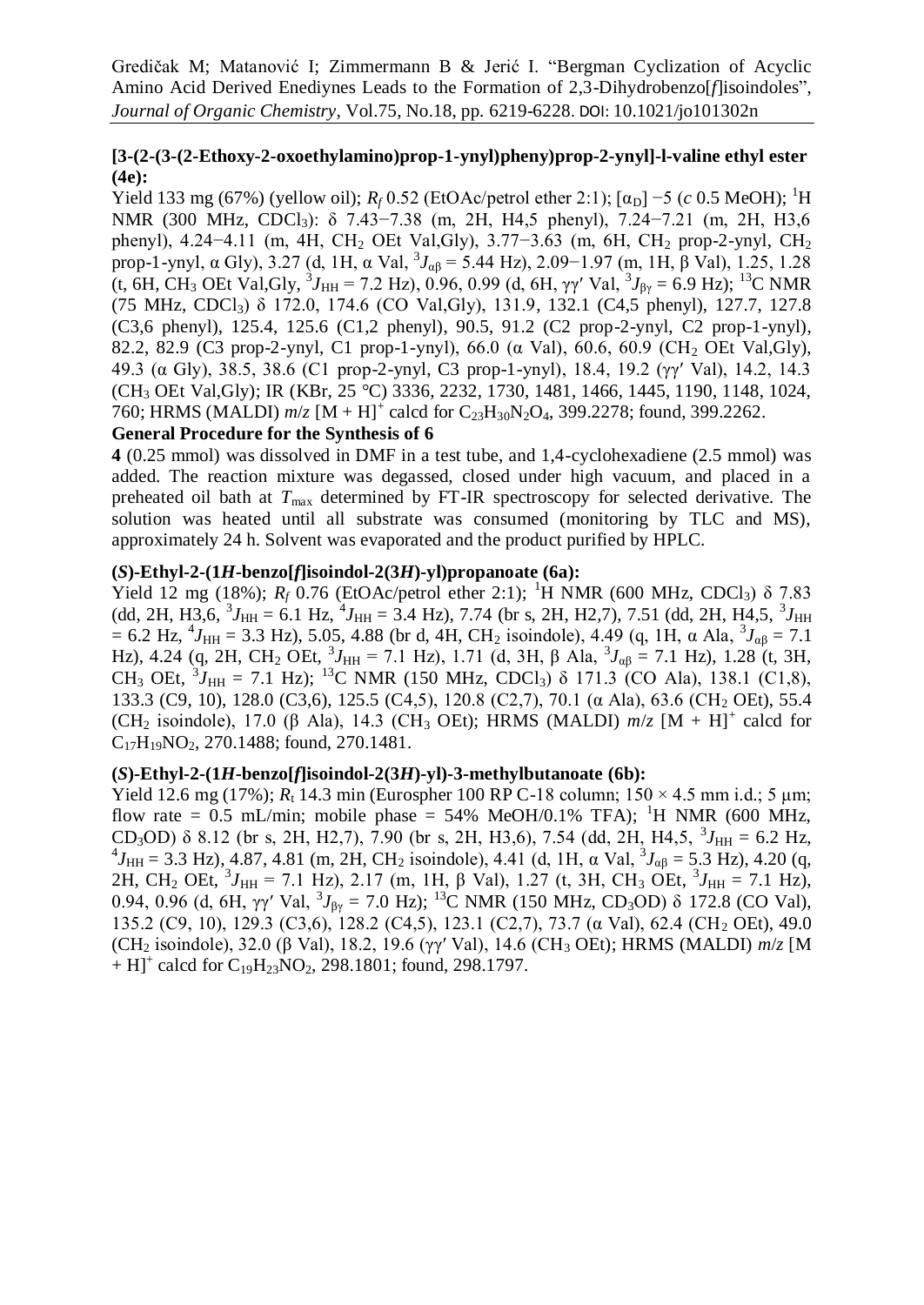#### **(***S***)-Ethyl 2-(1***H***-benzo[***f***]isoindol-2(3***H***)-yl)-4-methylpentanoate (6c):**

Yield 11.7 mg (15%);  $R_t$  17.5 min (Eurospher 100 RP C-18 column;  $150 \times 4.5$  mm i.d.; 5 um; flow rate = 0.5 mL/min; mobile phase =  $54\%$  MeOH/0.1% TFA); <sup>1</sup>H NMR (600 MHz, CD<sub>3</sub>OD)  $\delta$  8.06, (br s, 2H, H2,7), 7.87 (br s, 2H, H2,7), 7.51 (dd, 2H, H4,5,  ${}^{3}J_{\text{HH}} = 6.3$  Hz, <sup>4</sup> $J_{HH}$  = 3.4 Hz), 4.80, 4.75 (m, 2H, CH<sub>2</sub> isoindole), 4.50 (m, 1H, α Leu), 4.15 (q, 2H, CH<sub>2</sub> OEt,  ${}^{3}J_{\text{HH}}$  = 7.2 Hz), 1.65 (m, 1H, γ Leu), 1.58 (m, 2H, β Leu), 1.24 (t, 3H, CH<sub>3</sub> OEt,  ${}^{3}J_{\text{HH}}$  = 7.2 Hz), 0.93, 0.90 (d, 6H,  ${}^{3}J_{\gamma\delta} = 6.5$  Hz); <sup>13</sup>C NMR (150 MHz, CDCl<sub>3</sub>)  $\delta$  171.7 (CO Leu), 129.3 (C3,6), 128.3 (C4,5), 123.2, (C2,7), 67.0 (α Leu), 62.5 (CH<sub>2</sub> OEt), 49.0 (CH<sub>2</sub> isoindole), 41.8 (β Leu), 26.1, (γ Leu), 23.3, 22.0 (δδ' Leu), 14.6 (CH<sub>3</sub> OEt); HRMS  $(MALDI)$   $m/z$   $[M + H]$ <sup>+</sup> calcd for  $C_{20}H_{25}NO_2$ , 312.1958; found, 312.1960.

# **Acknowledgment**

This research has been supported by the Croatian Ministry of Science, Education and Sports, Grant Nos. 098-0982933-2936, 098-0982904-2927, and 098-0352851-2921.

## **Supporting information**

Materials and methods, computational details, FT-IR measurements, NMR spectra of all compounds, mass spectra of **4a**−**4e**, and products of Bergman cyclization. This material is available free of charge via the Internet at http://pubs.acs.org.

# **References**

- 1. (a) Smith, A. L.; Nicolaou, K. C. J. Med. Chem. 1996, 39, 2103– 2117, (b) Edo, K.; Mizugaki, M.; Koide, Y.; Seto, H.; Furihata, K.; Otake, N.; Ishida, N. Tetrahedron Lett. 1985, 26, 331– 334, (c) Lee, M. D.; Dunne, T. S.; Chang, C. C.; Ellestad, G. A.; Siegel, M. M.; Morton, G. O.; McGahren, W. J.; Borders, D. B. J. Am. Chem. Soc. 1987, 109, 3466– 3468, (d) Golik, J.; Clardy, J.; Dubay, G.; Groenwold, G.; Kawaguchi, H.; Konishi, M.; Krishnan, B.; Ohkuma, H.; Saitoh, K.; Doyle, T. W. J. Am. Chem. Soc. 1987, 109, 3461– 3462, (e) Konishi, M.; Ohkuma, H.; Tsuno, T.; Oki, T.; VanDuyne, G. D.; Clardy, J. J. Am. Chem. Soc. 1990, 112, 3715– 3716
- 2. Bergman, R. G. Acc. Chem. Res. 1973, 6, 25– 31
- 3. Guanti, G.; Riva, r. Org. Biomol. Chem. 2003, 1, 3967– 3976
- 4. Komano, K.; Shimamura, S.; Inoue, M.; Hirama, M. J. Am. Chem. Soc. 2007, 129, 14184– 14186
- 5. Ren, F.; Hogan, P. C.; Anderson, A. J.; Myers, A. J. Am. Chem. Soc. 2007, 129, 5381– 5383
- 6. Desrat, S.; van de Weghe, P. J. Org. Chem. 2009, 74, 6728– 6734
- 7. Zhang, Y.; Petersen, J.; Wang, K. K. Tetrahedron 2008, 64, 1285– 1293
- 8. Hickenboth, C. R.; Rule, J. D.; Moore, J. S. Tetrahedron 2008, 64, 8435– 8448
- 9. Shain, J. C.; Khamrai, U. K.; Basak, A. Tetrahedron Lett. 1997, 34, 6067– 6070, (b) Jones, G. B.; Plourde, G. W., II. Org. Lett. 2000, 2, 1757– 1759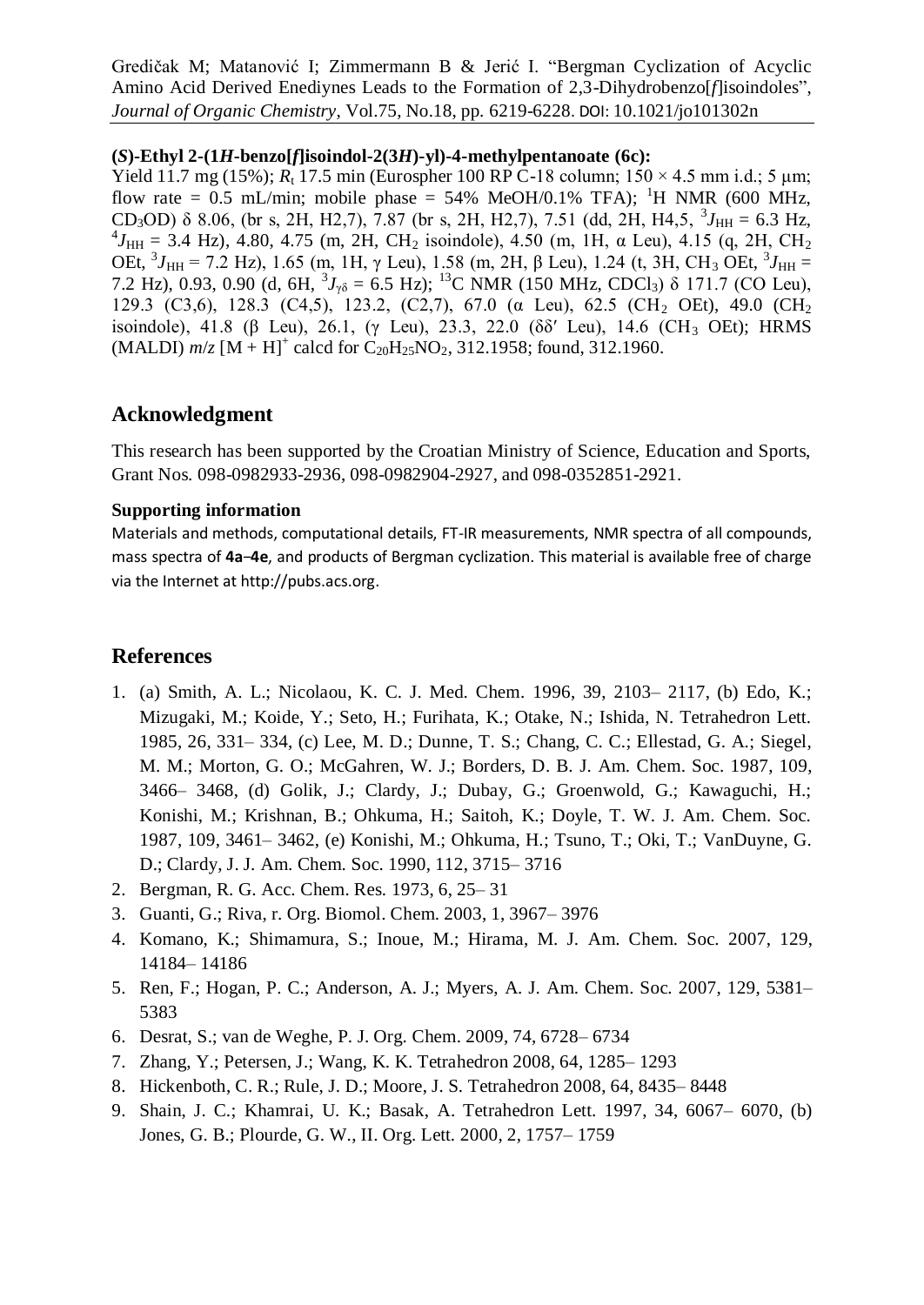- 10. Kar, M.; Basak, A.; Bhattacharjee, M. Bioorg. Med. Chem. Lett. 2005, 15, 5392– 5396, (b) Poloukhtine, A.; Popik, V. V. J. Org. Chem. 2006, 71, 7417– 7421
- 11. Bhattacharyya, S.; Pink, M.; Baik, M.; Zaleski, J. M. Angew. Chem., Int. Ed. 2005, 44, 592– 595, (b) Basak, A.; Mandal, S.; Bag, S. S. Chem. Rev. 2003, 103, 4077– 4094
- 12. (a) Kovalenko, S. V.; Alabugin, I. V. Chem. Commun. 2005, 1444– 1446, (b) Breiner, B.; Schlatterer, J. C.; Kovalenko, S. V.; Greenbaum, N. L.; Alabugin, I. V. Angew. Chem., Int. Ed. 2006, 45, 3666– 3670, (c) Breiner, B.; Schlatterer, J. C.; Kovalenko, S. V.; Greenbaum, N. L.; Alabugin, I. V. Proc. Natl. Acad. Sci. U.S.A. 2007, 104, 13016– 13021, (d) Yang, W.-Y.; Breiner, B.; Kovalenko, S. V.; Ben, C.; Singh, M.; LeGrand, S. N.; Sang, Q-X. A.; Strouse, G. F.; Copland, J. A.; Alabugin, I. J. Am. Chem. Soc. 2009, 131, 11458– 11470
- 13. Dutta, S.; Basak, A.; Dasgupta, S. Bioorg. Med. Chem. 2009, 17, 3900– 3908
- 14. Fouad, F. S.; Wright, J. M.; Plourde, G., II; Purohit, A. D.; Wyatt, J. K.; El-Shafey, A.; Hynd, G.; Crasto, C. F.; Lin, Y.; Jones, G. B. J. Org. Chem. 2005, 70, 9789– 9797
- 15. (a) Du, Y.; Creighton, C. J.; Yan, Z.; Gauthier, D. A.; Dahl, J. P.; Zhao, B.; Belkowski, S. M.; Reitz, A. B. Bioorg. Med. Chem. 2005, 13, 5936– 5948, (b) Kaiser, J.; van Esseveldt, B. C. J.; Segers, M. J. A.; van Delft, F. L.; Smits, J. M. M.; Butterworth, S.; Rutjes, F. P. J. T. Org. Biomol. Chem. 2009, 7, 695– 705
- 16. Gredičak, M.; Kolonić, A.; Jerić, I. Amino Acids 2008, 35, 185– 194
- 17. Zeidan, T.; Kovalenko, S. V.; Manoharan, M.; Alabugin, I. V. J. Org. Chem. 2006, 71, 962– 975
- 18. Zimmermann, B.; Baranović, G. Appl. Spectrosc. 2009, 63, 1152– 1161
- 19. Nicolaou, K. C.; Smith, A. L.; Yue, E. W. Proc. Natl. Acad. Sci. U.S.A. 1993, 90, 5881– 5888
- 20. Bergman cyclization of **4e**, due to the high onset temperature, was performed in *N*methyl-pyrrolidone (NMP);  $\Delta$  marks the  $T_{\text{max}}$  obtained by the FT-IR for selected derivative.
- 21. Johnson, J. P.; Bringley, D. A.; Wilson, E. E.; Lewis, K. D.; Beck, L. W.; Matzger, A. J. J. Am. Chem. Soc. 2003, 125, 14708– 14709
- 22. Kumar Roy, S.; Basak, A. Chem. Commun. 2006, 1646– 1648
- 23. Pichon, N.; Harrison-Marchand, A.; Mailliet, P.; Maddaluno, J. J. Org. Chem. 2004, 69, 7220– 7227
- 24. Claessens, S.; Jacobs, J.; Aeken, S. V.; Tehrani, K. A.; De Kimpe, N. J. Org. Chem. 2008, 73, 7555– 7559
- 25. It is worth noting that we tried to "catch" the Bergman product before elimination by closer monitoring of the reaction. **4a** was dissolved in DMF with 100 equiv of 1,4-CHD; aliquots were placed into melting point tubes, frozen by liquid nitrogen, degassed under high vacuum, sealed, and placed into an oil bath at 160 °C. Capillaries were withdrawn in different time periods and analyzed by ESI MS. However, only disappearance of **4a** (*m*/*z* 385) and appearance of **6a** (*m*/*z* 270) was observed.
- 26. Becke, A. D. Phys. Rev. A 1988, 38, 3098– 3100, (b) Lee, C.; Yang, W.; Parr, R. G. Phys. Rev. B 1988, 37, 785– 789, (c) Vosko, S. H.; Wilk, L.; Nusair, M Can. J. Phys.